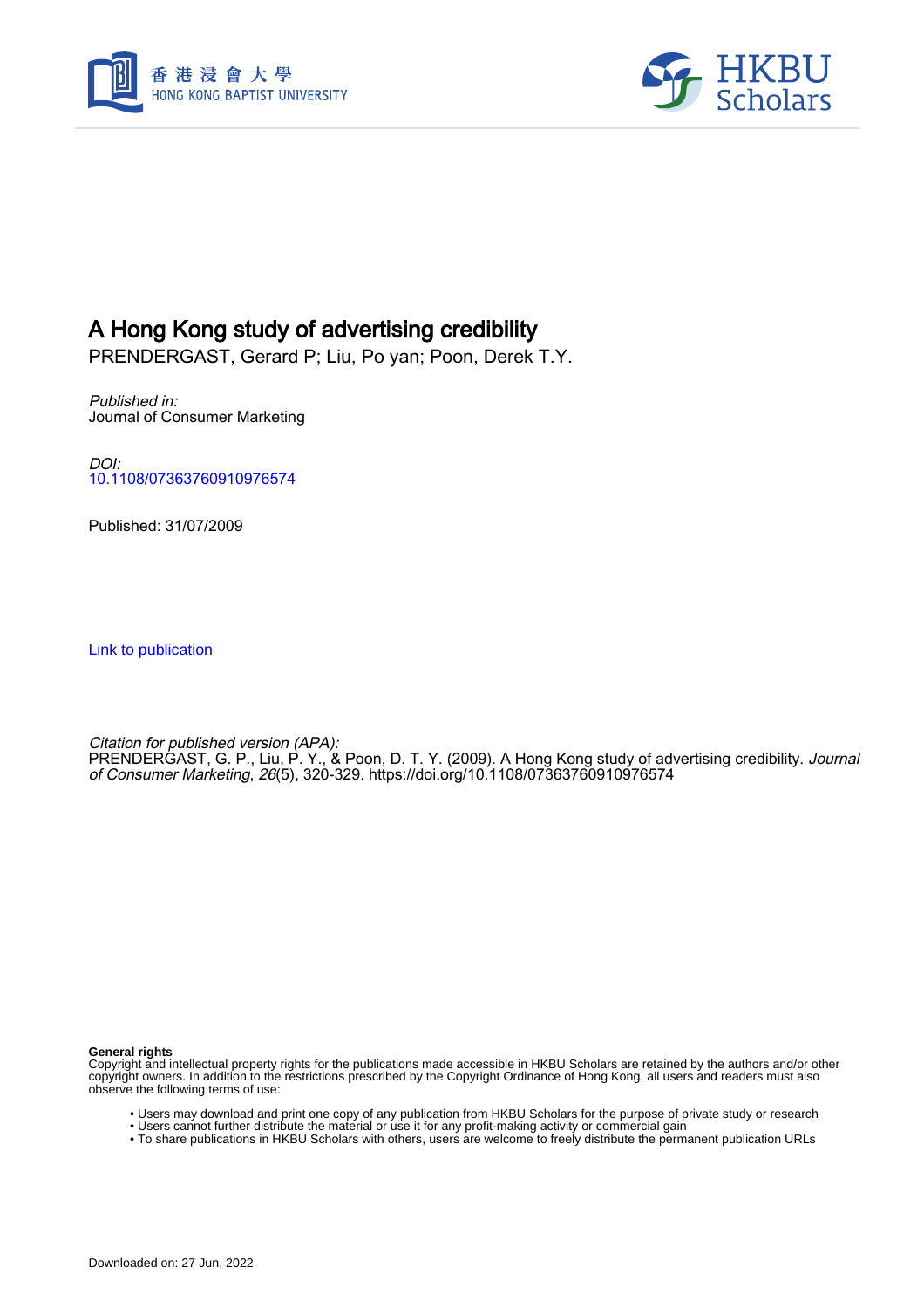## **A HONG KONG STUDY OF ADVERTISING CREDIBILITY**

Gerard Prendergast, Po-yan Liu, and Derek T. Y. Poon

Address for correspondence: Prof Gerard Prendergast Department of Marketing School of Business Hong Kong Baptist University Hong Kong Email: gerard@hkbu.edu.hk Ph 3411 7570. Fax 3411 5586

## **Author biographies**

Gerard Prendergast is Professor of Marketing at Hong Kong Baptist University. Previously he held positions at Aston Business School, Henley Management College and the National University of Singapore. He has published in journals such as *Journal of Advertising, Journal of Advertising Research, Psychology &Marketing, International Journal of Advertising, Public Relations Review* and the *Journal of Marketing Communications.*

Po-yan Liu is a marketing executive with Knife Ltd., Hong Kong's leading producer of cooking oils.

Derek T. Y. Poon is a research officer with the Hong Kong Productivity Council.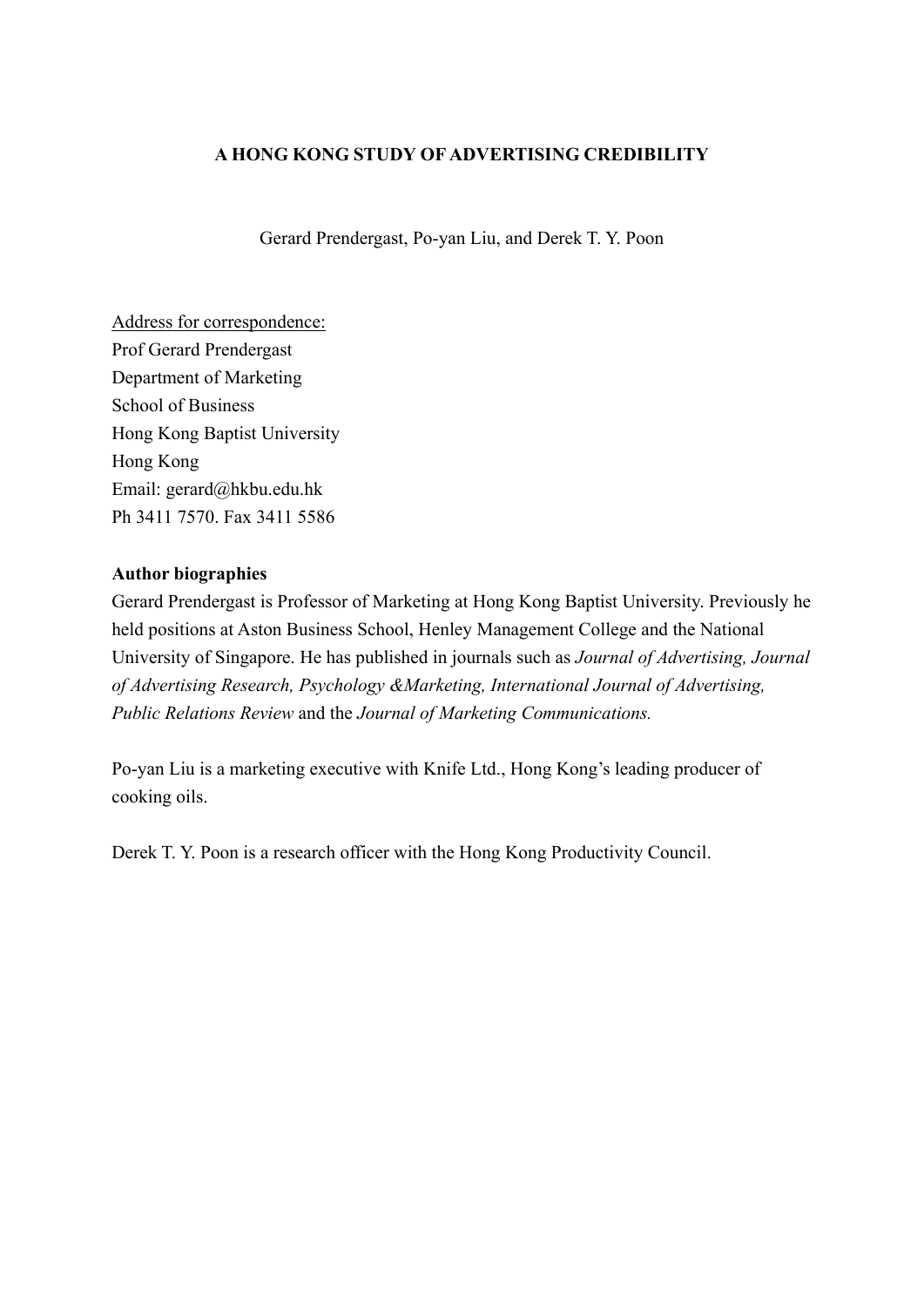## **A HONG KONG STUDY OF ADVERTISING CREDIBILITY**

Key words: advertising, skepticism, credibility, self-esteem

## **Structured Abstract**

Research paper

## **Purpose**

The aim of the research reported in this paper was to identify for which types of products and services consumers find the advertising to lack credibility and in which media this effect is most serious. The association between self-esteem and skepticism towards advertising was also explored.

## **Design/methodology/approach**

Using a structured questionnaire, two hundred Hong Kong shoppers were surveyed in mall intercept interviews.

#### **Findings**

The results showed that ads for weight-loss products were considered the least credible. The broadcast media (radio, broadcast television and cable television) were considered the most credible advertising media, while direct mail and the internet were considered the least credible. Self-esteem was found to be positively related with skepticism towards advertising.

## **Research limitations**

The study had two key limitations. First, the list of products and services was not exhaustive. Second, the study did not consider how frequently the interviewees were exposed to each medium.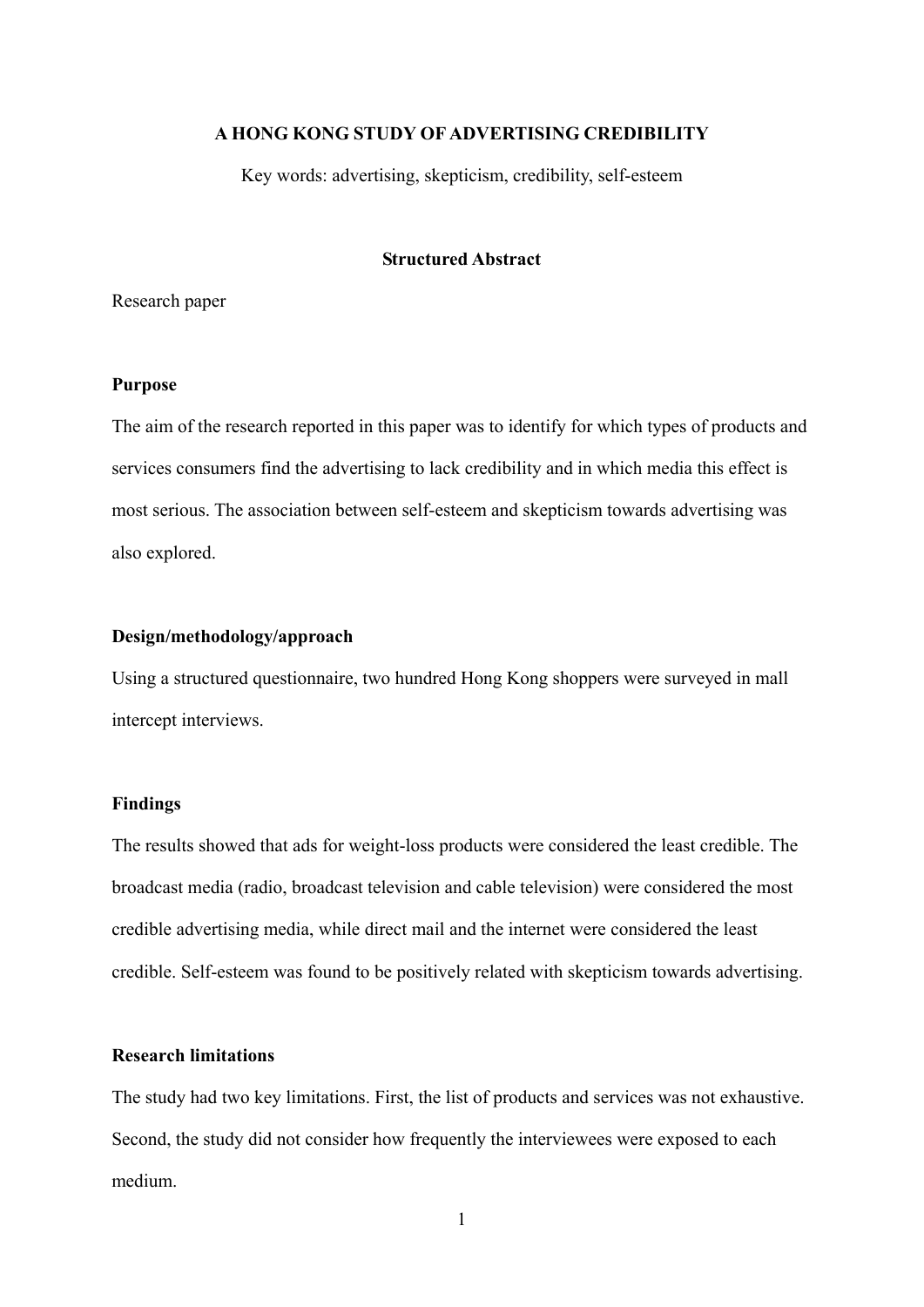#### **Practical implications**

By recognizing the credibility of their advertisements and the media in which they are placed, and the influence of self-esteem on advertising skepticism, the findings are of use to advertisers in formulating their strategies. The findings also provide information of value for policy makers trying to combat non-credible and deceptive advertising.

## **Originality/value**

The primary contribution from this work comes in the form of methodological considerations. This is the first study to consider the relationships between self-esteem and skepticism after controlling for socially desirable responding. Also, this study takes a broader perspective by looking at credibility of advertising across a range of products and media, and with a broader audience, than has been considered in previous research.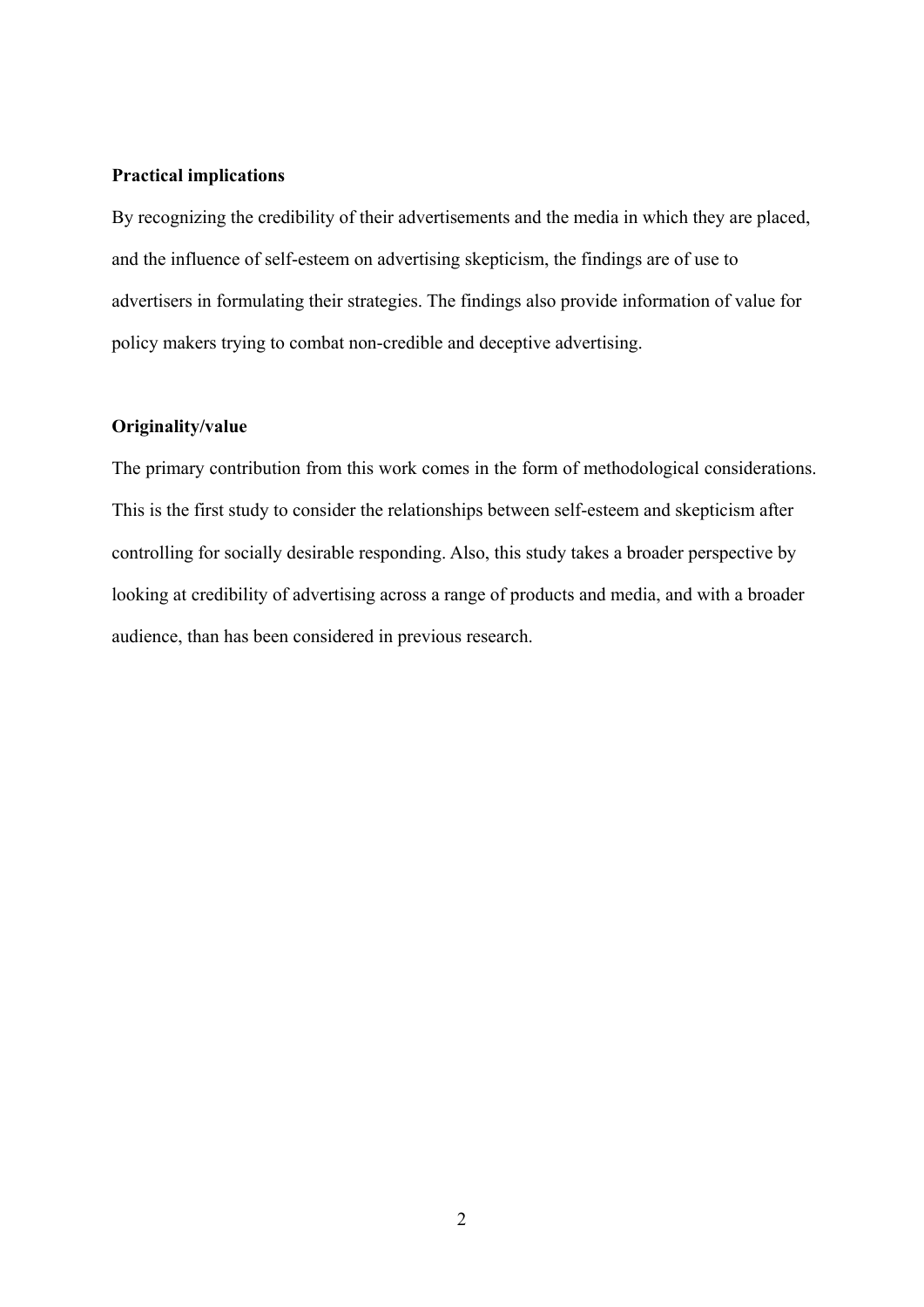#### **1. Introduction**

Advertisements which are unbelievable or over-dramatized can irritate consumers, and their claims frequently are not accepted (Obermiller, Spangenberg and MacLachlan, 2005). It is generally agreed that deception on the part of marketers is not a rare occurrence (Andreasen, 1991). Russo et al. (1981) suggest that an advertisement is deceptive if it creates, increases or exploits a false belief about product/service performance. Most countries implement both self regulation and government controls which require advertisers to be able to prove that their claims are true (Petty, 1996). For example, in the US, the FTC (Federal Trade Commission) defines deceptive advertising as, "…a misrepresentation, omission or practice that is likely to mislead the consumer acting reasonably in the circumstances to the consumer's detriment." (FTC, 1983).

In recent years there has been widespread criticism alleging deceptive ads in Hong Kong, especially ads relating to real estate, beauty, and health and weight-loss products and services (Hong Kong Consumer Council, 1999). Such potentially deceptive ads may indeed have appeared since Hong Kong's regulatory environment has loopholes and gray areas. For instance, the [Trade Descriptions Ordinance](http://www.justice.gov.hk/Home.htm) protects the consumer against the supply of goods with false or misleading "trade descriptions", which is interpreted as including information or instructions relating to goods appearing in advertisements. However, the ordinance applies only to goods, not to services, accommodation or facilities. In addition, there is no regulation of health claims made in the advertisements relating to health food-like food supplements, slimming foods, food substitutes, or food containing traditional Chinese medicine. Health food very often falls outside the controls relating to drugs, such as the Pharmacy and Poisons Ordinance. That makes such products and services major areas of concern when it comes to advertising. The Hong Kong Broadcasting Authority's TV advertising code stipulates that, "No advertisements may contain any descriptions, claims or illustrations which expressly or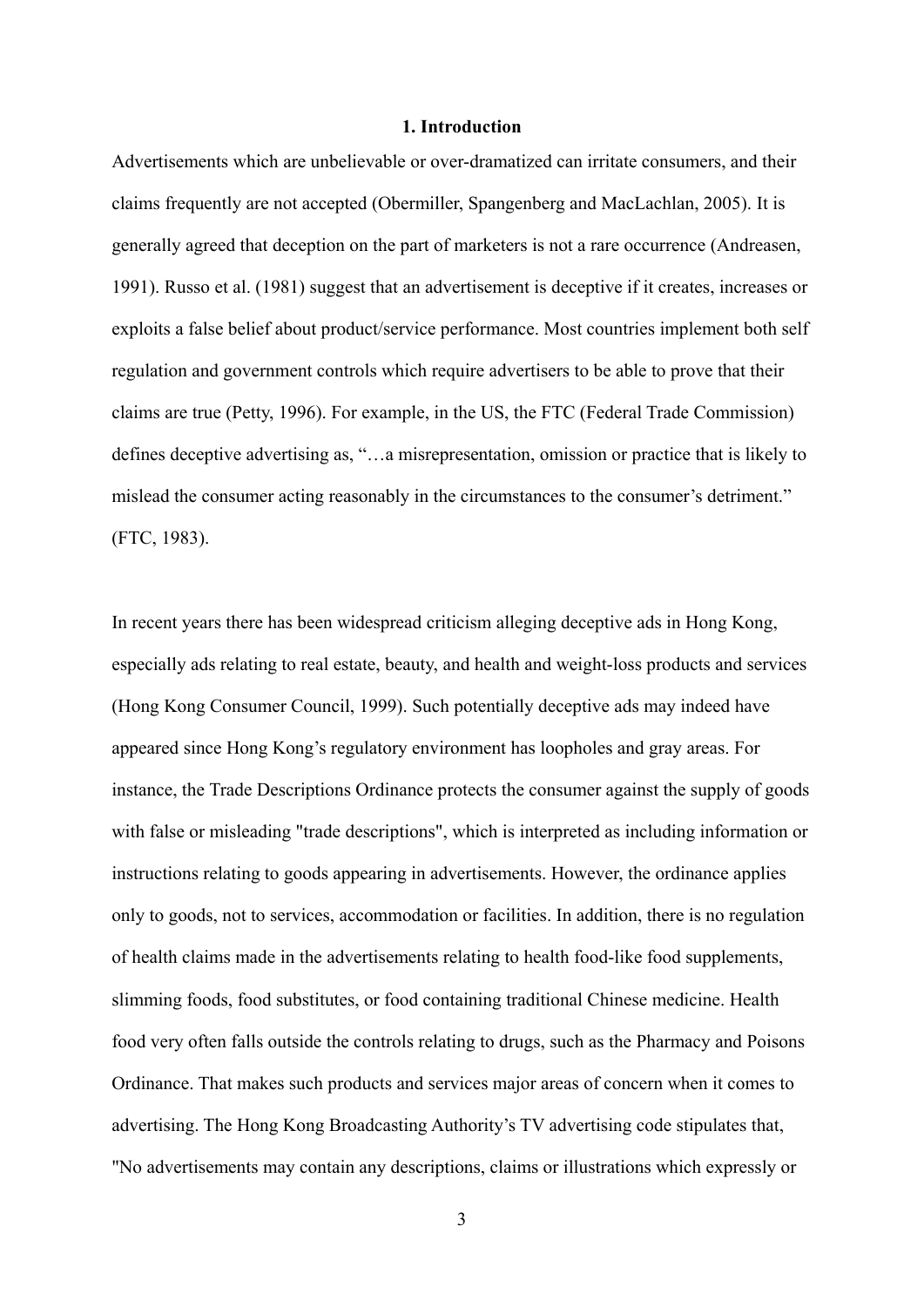by implication depart from truth or mislead about the product or service advertised or about its suitability for the purpose recommended", but sponsored TV shows (which in effect are advertorials) commonly feature testimonials by celebrities, and depict "success stories" after using, for instance, health-related products. These are not regarded as commercials and as such are not governed by the TV Advertising Code. In any case, there is no such code for the print media. While a code of practice has been adopted at the agency level to prevent deceptive advertising, this code is only implemented on a voluntary basis and the prevalence of misleading advertising in Hong Kong would suggest that its effect is limited.

Hong Kong has been striving to become the marketing and advertising capital of Asia, yet it appears to lag behind many developed economies in terms of both the legal and selfregulatory framework regulating misleading advertising, particularly in the non-broadcast media. The increasing concern about deceptive advertising in Hong Kong and the previously mentioned variance in advertising regulations make Hong Kong an ideal location for studying perceptions of advertising credibility. While much research has been conducted on advertising credibility (e.g. Newell et al., 1998; Russo et al., 1981), these previous studies have all suffered from sampling and measurement limitations. To overcome the shortcomings of previous research, this empirical study examined perceived ad credibility in Hong Kong based on the three major elements of the communication process: sender, channel, and receiver (Schramm, 1971). Specifically, the study first identified which product/service advertisers (i.e. senders) and which media (channels) consumers found least credible. The association between self-esteem (a receiver trait) and skepticism towards advertising was then explored.

#### **2. Background and hypotheses**

#### **Product Type**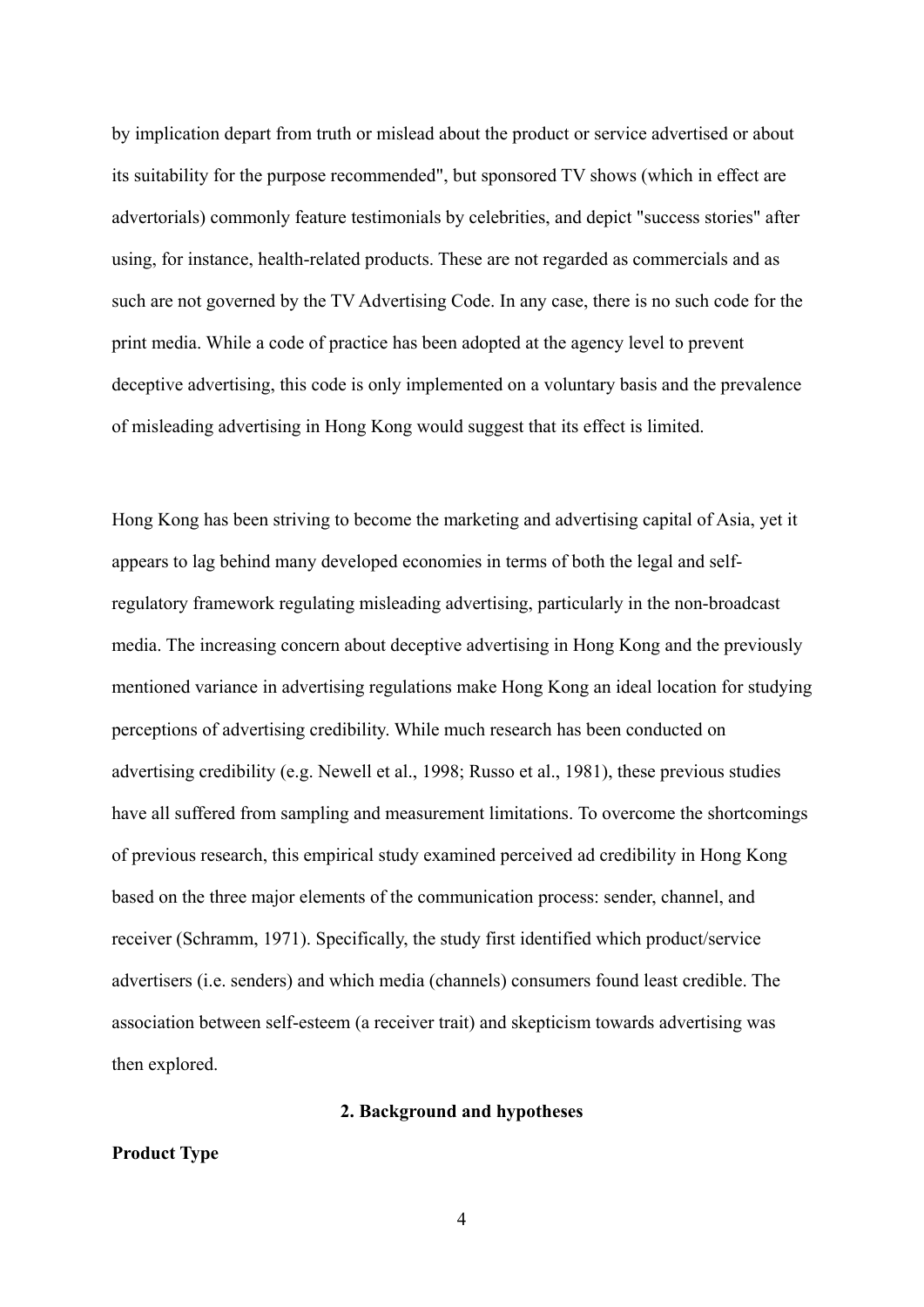Ad credibility is the degree to which the consumer perceives claims made about the brand in the ad to be truthful and believable (Lutz, 1985). It has a positive influence on attitude towards the brand, which then affects the intention to purchase the brand (MacKenzie et al., 1986). Ads for different kinds of products and services differ in their level of credibility. Ads sponsored by weight-loss products or services, for instance, have received much criticism for their allegedly deceptive content. For such products, Cleland et al (2002) go so far as to suggest that "most of the programs and products advertised are at best unproven and at worst unsafe" (p v). In the same report it was suggested that of 300 weight-loss advertisements sampled from broadcast and cable TV, radio, magazines, supermarket tabloids, direct mailings, commercial e-mails and web sites, 40% made at least one false claim, while 55% made unsubstantiated claims.

In Hong Kong too, ads for weight-loss products and slimming services are often perceived as lacking credibility (e.g. Hellmich, 2002; Hong Kong Consumer, 1999). In Hong Kong, people no longer diet solely for health reasons. It has become increasingly common for the non-obese to diet, particularly women. Even those who are at a healthy weight strive to look thinner, and demand for weight-loss products is surging (Prendergast et al., 2002a). Advertisers are often accused of grossly exaggerating the benefits of their products and services to attract potential slimmers (Cleland et al 2002). With this backdrop, it is hypothesized that such advertisements are perceived as less credible than ads for other types of products and services.

H1: The claims in weight-loss product advertisements are perceived as less credible than those in advertisements for other products/services.

### **Medium Credibility**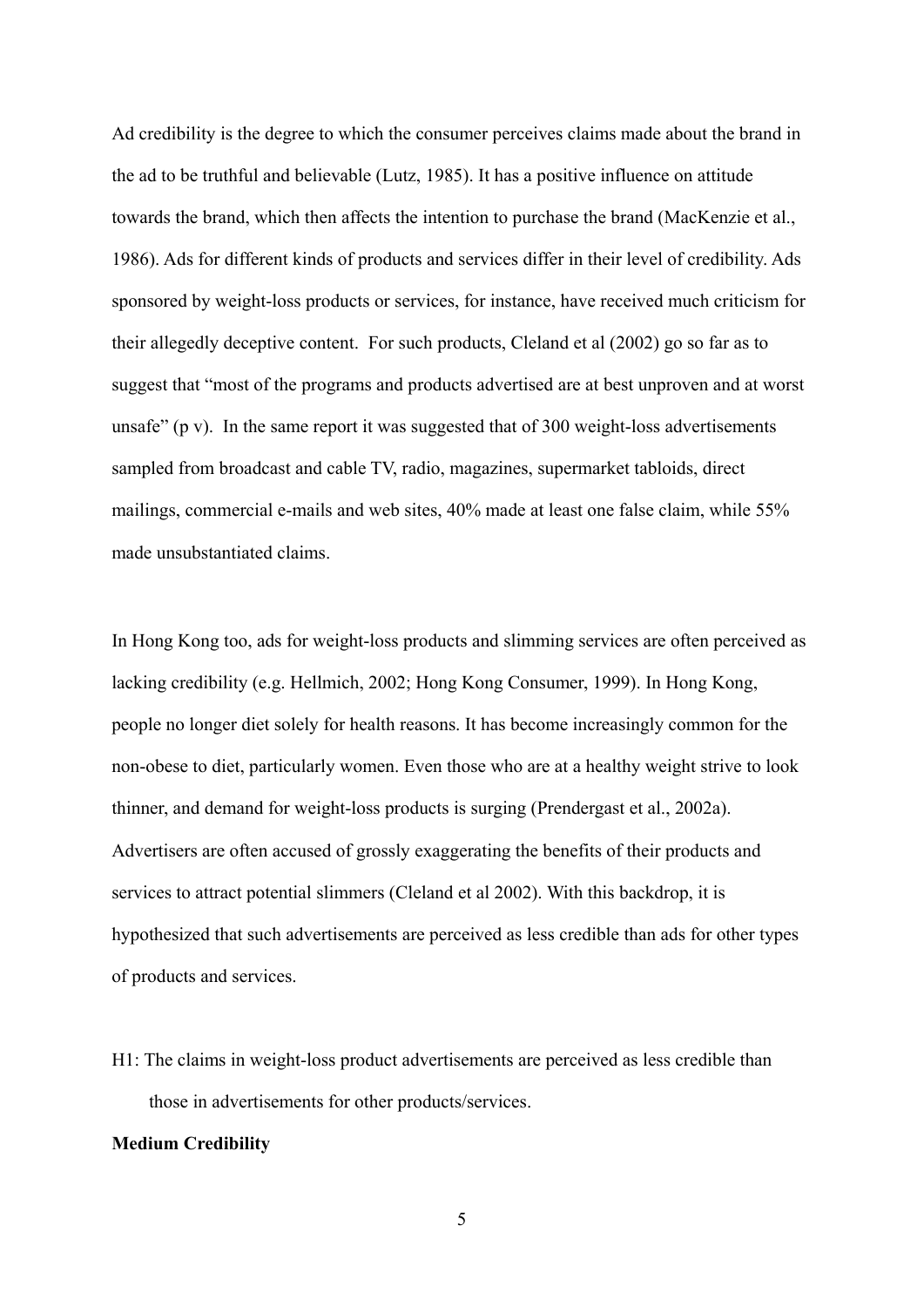Lutz (1985) has defined advertising credibility in terms of claims made about brands or products, but that definition is rather limiting in that it doesn't consider the impact of the advertising medium on credibility. Advertising credibility relates not only to the product being advertised, but also to the medium through which the message is being delivered. Advertising medium credibility can be defined in terms of consumers' perceptions of the average believability of a channel's overall advertising content (Kiousis, 2001). Each medium has its own image and personality (the vehicle source effect of Aaker and Brown (1972)), so it is logical to suggest that different media have different levels of intrinsic credibility. Research has shown that the advertising medium itself influences consumers' perceptions of the ads it carries. Marshall and Na (2003) revealed that an advertisement presented on the Internet has less credibility than the same message presented in a print medium. Their explanation was that as anyone can put anything online, it is generally more difficult for a person to distinguish whether the material on the Internet has been inspected or not. Consumers consistently did not consider the Internet a credible source and were less likely to believe web advertisements in studies by Diaz (2000) and Gilbert (1999).

Direct mail is also perceived as a medium which has relatively low credibility (Belch and Belch, 2007). Research by the Hong Kong Consumer Council (Hong Kong Consumer Council, 1999) has shown that print media carry a greater percentage of deceptive ads than broadcast media. This may be because, as mentioned earlier, ads in print media face less legal restrictions than those in the broadcast media (which are monitored by the Broadcasting Authority). Direct mail is print medium, and it is often referred to as "junk mail" (Belch and Belch, 2007). It is also viewed as lacking credibility (Gilbert, 1999). The Hong Kong Direct Marketing Association offers a Code of Ethics to advertising agencies and marketers regarding direct mail marketing, but adherence to the code is voluntary. Thus, direct mail may be is perceived as having low credibility in Hong Kong. This leads to H2 and H3.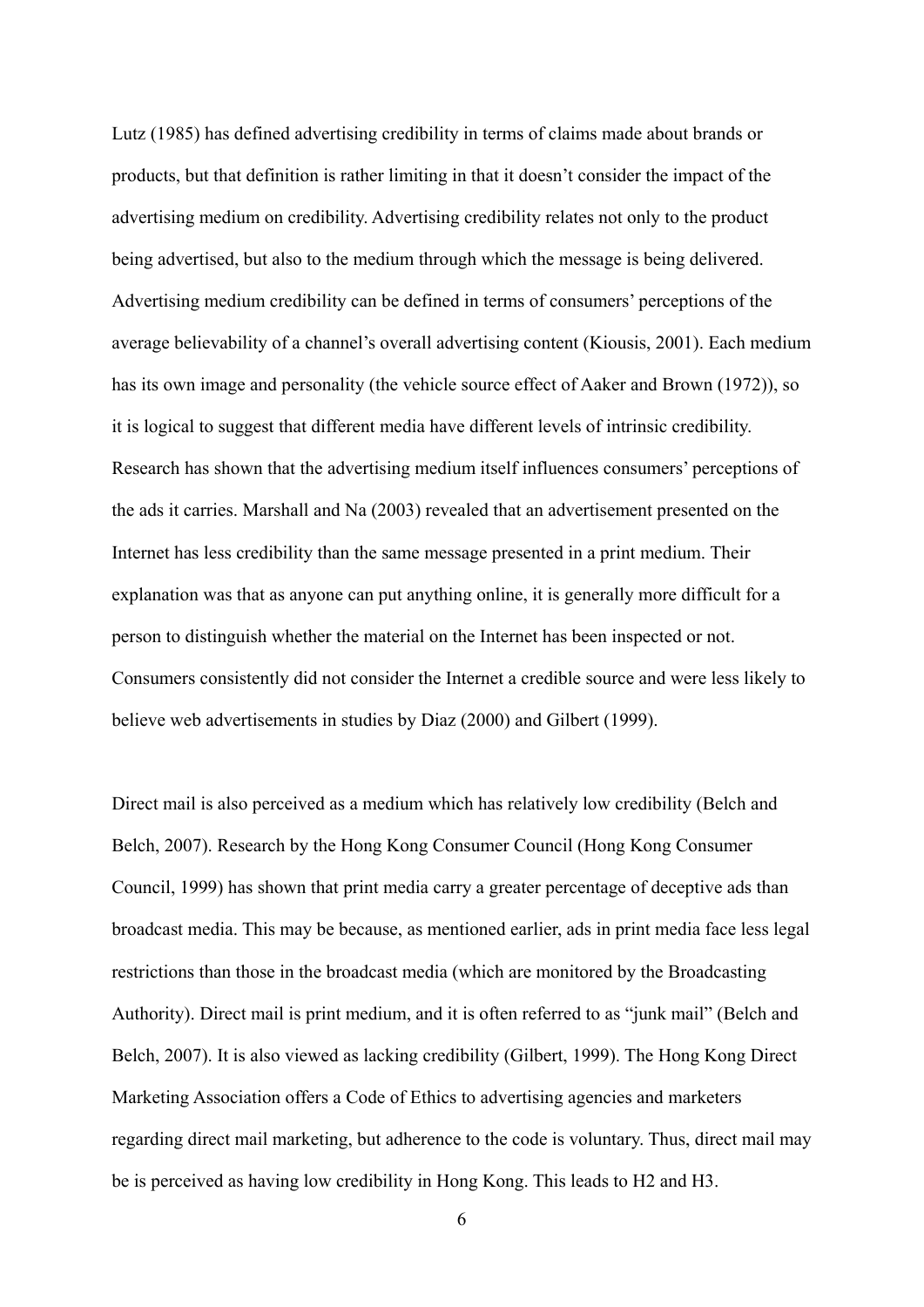H2: Radio, broadcast television and cable television are perceived as the most credible advertising media.

H3: Direct mail and the internet are perceived as the least credible advertising media.

#### **Self- Esteem and Skepticism Towards Advertising**

Skepticism towards advertising is generally defined as the tendency to disbelieve advertising claims (Obermiller and Spangenberg, 1998). This is in line with the concept of ad believability, which also influences the ad credibility (Lutz, 1985). Highly skeptical consumers are, by definition, more disbelieving of any advertising claim than their less skeptical counterparts (Obermiller and Spangenberg, 1998; Hardesty et al. 2002). More recent research has indicated that more skeptical consumers like advertising less, rely on it less, and attend to it less. They respond more positively to emotional appeals than to information appeals (Obermiller, Spangenberg and MacLachlan, 2005). Advertising skepticism has also been related to consumer traits such as self-esteem (McGuire, 1968).

Branden (1994) has defined self-esteem as one's reputation with oneself. Past research has shown that persons high in self-esteem often exhibit low conformity (Hovland and Janis, 1959) as well as low persuadibility (McGuire, 1968; Rhodes and Wood, 1992). People with higher self-esteem are more demanding, have more value in their own opinion, and are more difficult to persuade. This view is consistent with the results of the longitudinal research by Boush et al. (1994) which concluded that adolescents with high self-esteem are more skeptical towards television advertising than a matched group with low self esteem. People with high self-esteem will trust their beliefs and values, and thus will be less likely to be led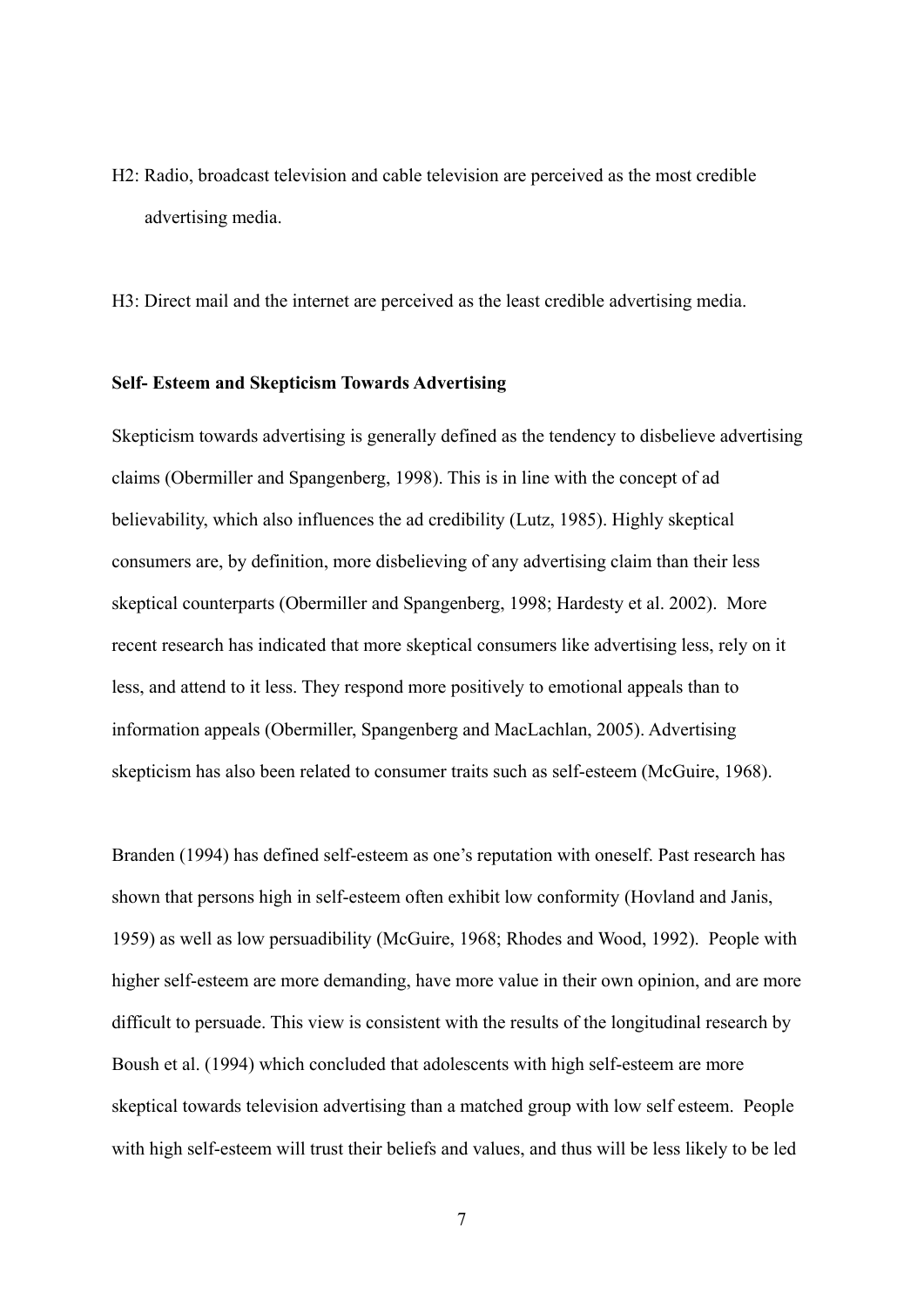by claims in TV advertising. On the other hand, one with low self-esteem will lack selfconfidence and thus be more inclined to rely on the judgments of others. This may make those low in self-esteem less skeptical towards TV (or, indeed, any) advertising.

The present study was designed to investigate such relationships between self-esteem and skepticism after controlling for socially desirable responding [the tendency for individuals to present themselves favorably with respect to current social norms and standards (Zerbe and Paulhus, 1987)]. It looked at advertising in general, not just TV advertising. This, and controlling for socially desirable responding, is by no means unimportant. Boush et al.'s (1994) study was limited to 1) adolescents and 2) the context of television advertising. In addition, their work did not control for socially desirable responding. The latter effect is of particular concern, since the items in the self-esteem scale employed were worded in such a way as potentially to invite interviewees to give less than accurate answers. In short, method variance concerns seem to have been given little attention in previous research in this area. H4 is offered:

H4: Self-esteem is positively related with skepticism towards advertising, after controlling for socially desirable responding.

## **3. Methods**

#### **Sample**

Given the number of independent variables, and in anticipation of applying regression analysis to the results, a ratio of 40 respondents per variable was considered reasonable, assuming reliable measurements and a non-skewed dependent variable (Tabachnick and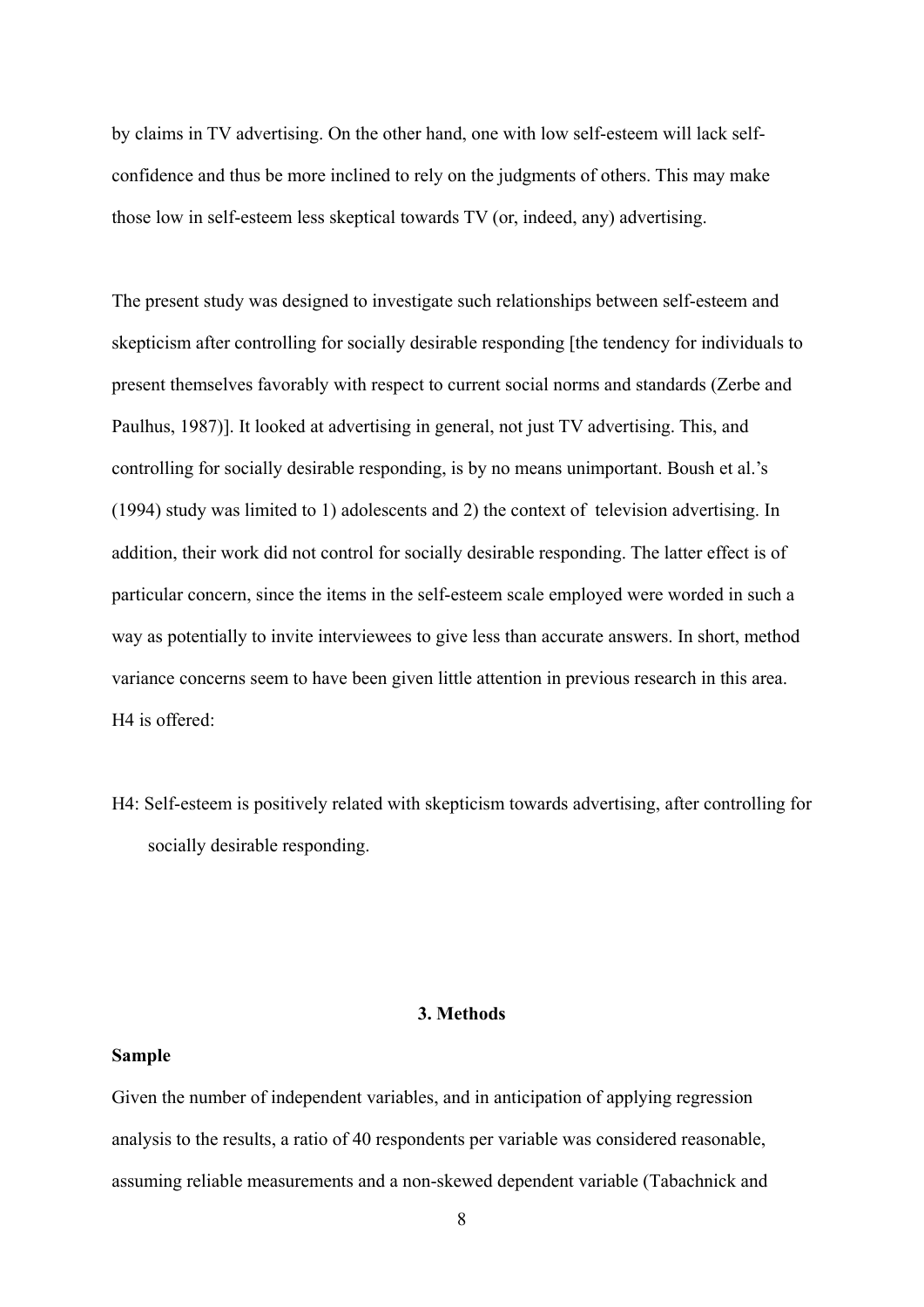Fidell, 2001). Accordingly, 200 responses were gathered through personal interviews using a structured questionnaire. The mall intercept survey interview was the method selected. This is because many Hong Kongers pass through shopping malls after work on weekdays (public transportation stations and restaurants are found there), and they like to shop in malls at weekends. The mall intercept interviews were conducted from 5:30 p.m. to 9:00 pm over a four week period in high traffic malls in three districts of Hong Kong: Tsim Sha Tsui (in Kowloon, an entertainment district), Causeway Bay (on Hong Kong Island; a commercial district) and Tsuen Wan (in the New Territories; an industrial district). People with a complete range of ages and occupations could be interviewed in these locations. To control for self-selection bias, respondents were selected systematically, with the interviewer choosing every third passers-by (Sudman, 1980). In cases where non-Cantonese speakers were chosen, they were skipped and the next third passer-by was chosen.

While the intercept sampling method was designed to yield a sample representative of the total population, extrapolation of the results to the general Hong Kong population requires some caution. Having said that, previous researchers have found data gathered in mall intercept surveys to be suitable in advertising research, especially if an element of objectivity is included in the sampling, as was the case here (Lautman et al., 1981).

#### **Measures**

There were six sections to the questionnaire (all questionnaire items can be seen in the appendix). Six point scales were adopted instead of a five or seven point scales in order to avoid any central tendency and for better discriminatory power (Prendergast et al., 2001).

A list of product and service advertisements was generated based on conventional classifications of consumer product/service categories together with reference to the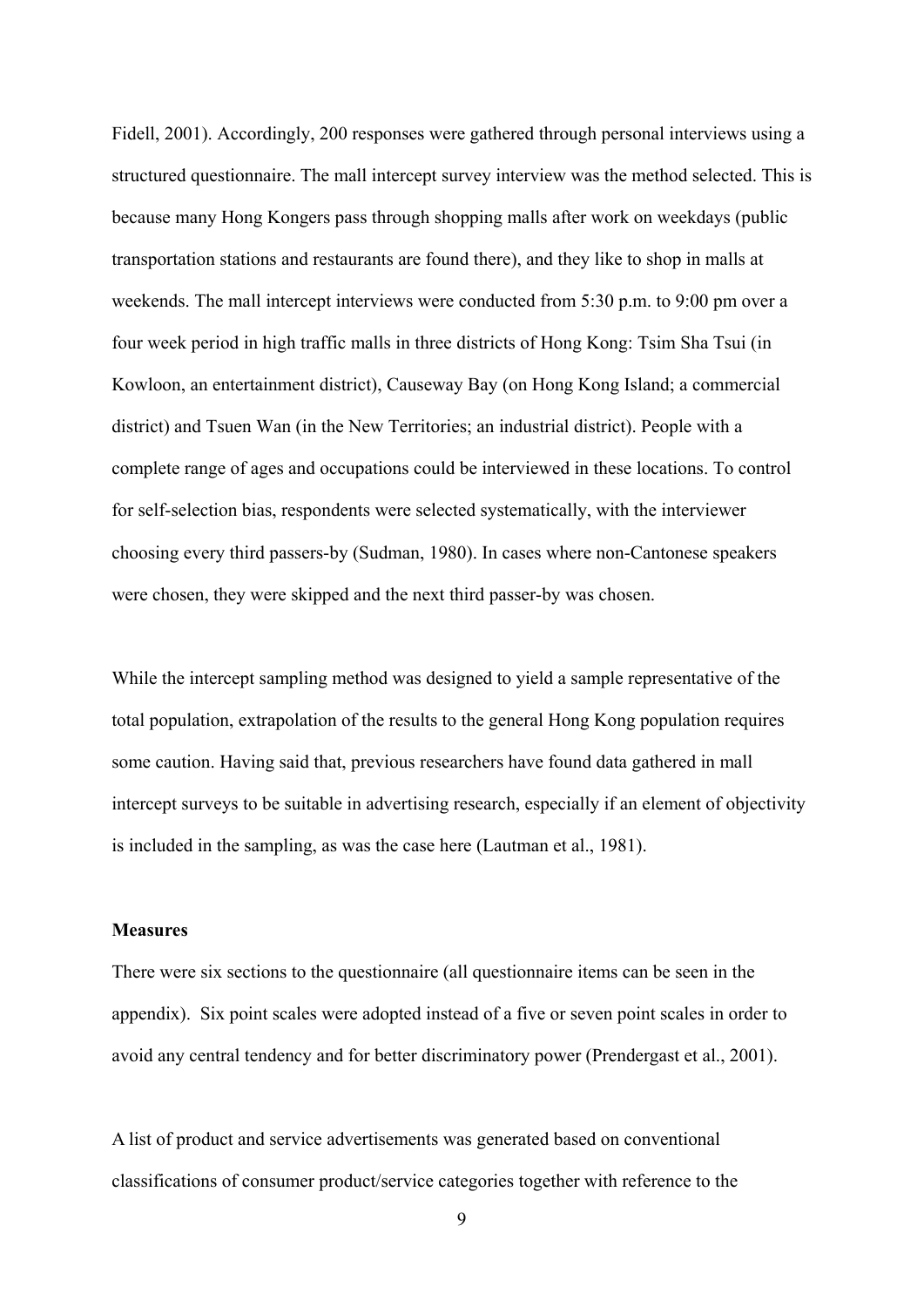classifications adopted in previous research by the Hong Kong Consumer Council (1999). The list was then further revised through focus group interviews. To measure the credibility of ads for each product/service category (Section 1), the approach of Kent and Allen (1994) was adopted, with interviewees being asked to indicate (on a six-point semantic differential scale, with  $1 =$  credible and  $6 =$  not credible) their perception of the credibility of each of the fifteen product and service advertisements.

To assess medium credibility (Section 2), 10 media were listed in the questionnaire. Except for the Internet, all of the media were borrowed from Prendergast et al.'s (2002b) study of offensive advertising in Hong Kong. Respondents were then asked to assess each media along a three-item six-point Likert scale previously used by Block and Keller's (1995) in their study of the perceived credibility of handbills. The score from these three items was then used to calculate the average credibility level of each media, where  $1 =$  credible and  $6 =$ not credible.

Skepticism was assessed in Section 3 as the sum of the nine items that comprise Obermiller and Spangenberg's (1998) advertising skepticism scale, with 1 for strongly agree (low skepticism) and 6 for strongly disagree (high skepticism). Higher scores therefore represented higher skepticism.

Section 4 assessed each respondent's self-esteem using a scale adopted from the studies of Rosenberg (1965) and Boush et al., (1994). The three items (where 1= strongly disagree, and 6 strongly agree) measured the extent to which a person had a positive view of him/herself. Lower scores therefore indicate lower self-esteem.

Section 5 consisted of ten true-or-false statements measuring the influence of social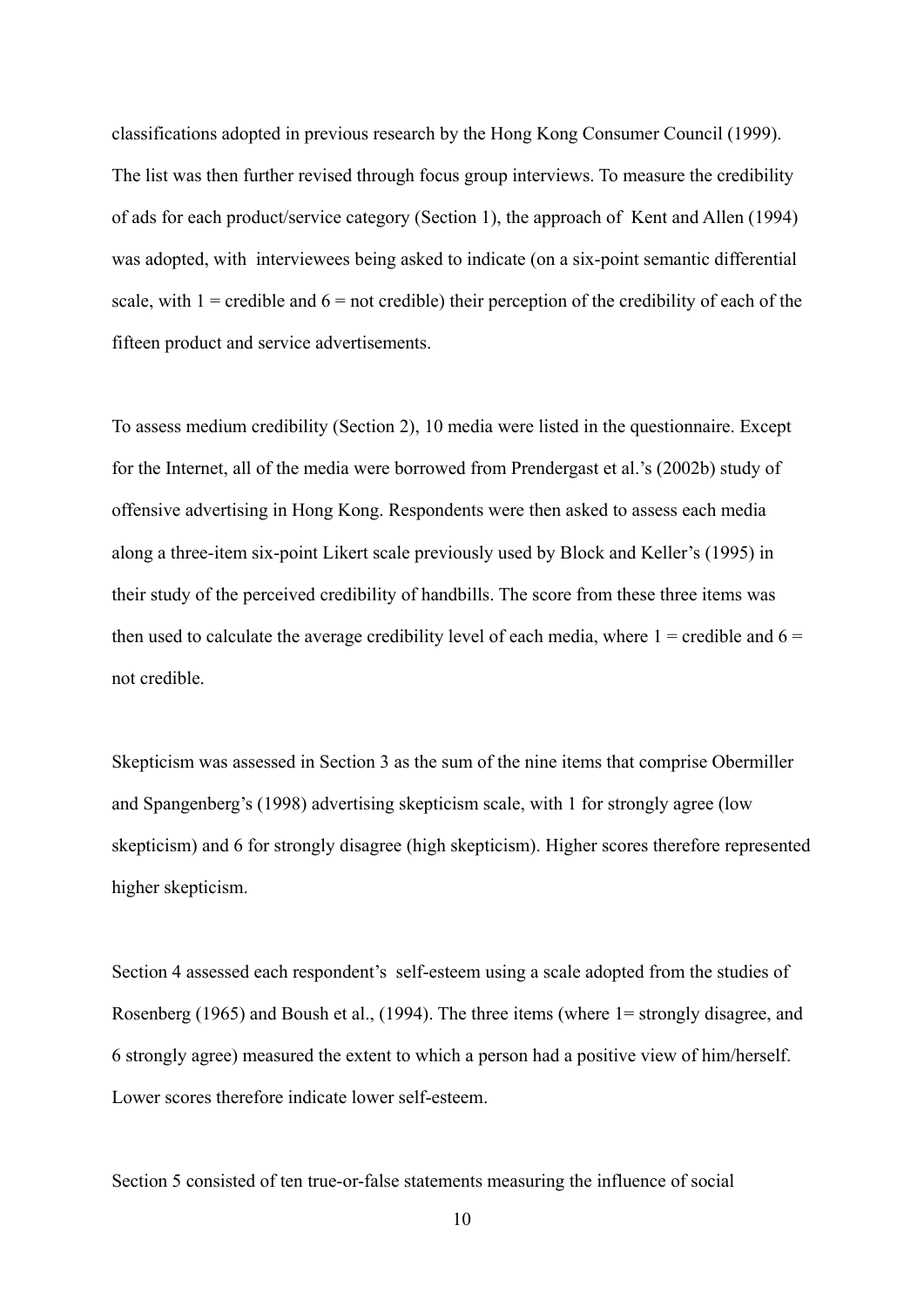desirability on the subject's responses. The scale was originally developed by Crowne and Marlowe (1960), but the abbreviated version used here has been widely applied by others (Podsakoff, 1986). The higher the score on the scale, the more a person may be tending to respond to questions in a manner he/she deems socially desirable.

Section 6 aimed at collecting demographic information about the respondents. Gender was dummy coded ( $0 =$  male and  $1 =$  female). Age was dummy coded, with one dummy being 29 years or below (age dummy 1), the other being 40 years or above (age dummy 2), with an age between these thresholds used as the reference category. Education was dummy coded  $(0 =$ secondary or below and  $1 =$  tertiary or above). Personal monthly income was dummy coded, with one dummy being HK\$10,000/month or less (income dummy 1), the other being HK\$20,000/month or more (income dummy 2), while an income between these thresholds was used as the reference category.

The questionnaire was developed in English, translated into Chinese, then back-translated for checking (Brislin, Lonner, and Thorndike, 1973; Tamanin et al., 2002). The questionnaire was pretested before use. Although every effort was made to control for common method variance (for instance, controlling for socially desirable responding), it was considered prudent to test for common method variance using Harman's (1967) single factor test. This test assumes that if a significant amount of common method variance exists, a single factor, or a general factor that explains a significant amount of the variance, will emerge from factor analysis when all the variables are entered. The results of the factor analysis revealed that there were five factors with eigenvalues above 1.0, which combined explained 62.6% of the variance. The largest single factor explained 28.4%. No general factor was apparent in the unrotated structure.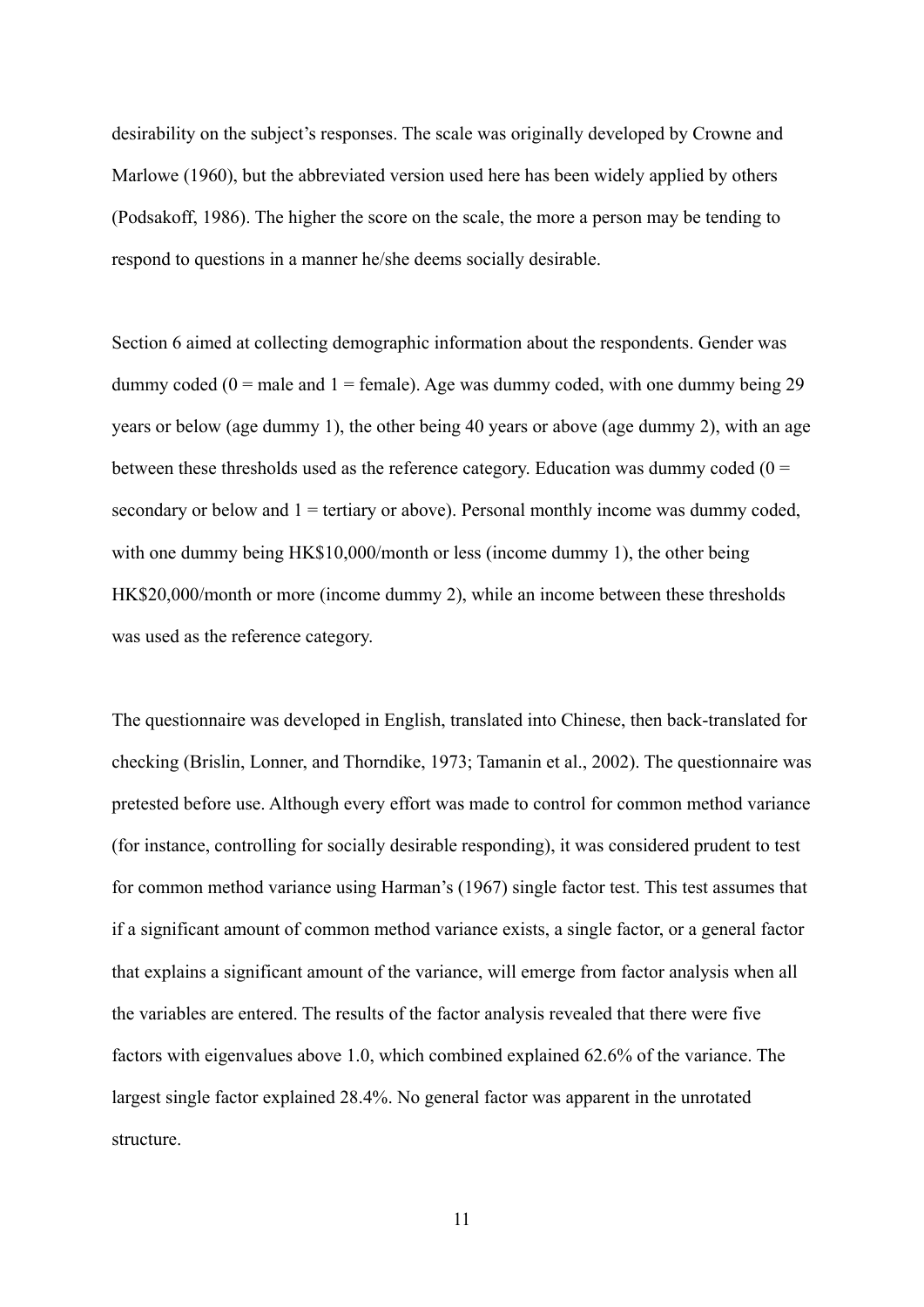#### **4. Results**

#### **Descriptive Statistics**

Of the 200 interviewees, slightly more than half were male. The majority were below 40 years old, while 9 percent were aged 50 or above. The majority of interviewees (88.5%) had finished secondary school. More than half of the interviewees earned less than HK\$20,000 per month (roughly USD\$2,600 per month).

Table 1 presents the means of the self-esteem, skepticism, and social desirability scores and correlations among them. Each mean is the average of the scores on items measuring that construct.

#### (INSERT TABLE 1 HERE)

The internal reliability of the scales was assessed using Cronbach's alpha (Cronbach, 1951) or a KR20 coefficient for the dichotomous data. Both the self-esteem and skepticism scales were unidimensional and displayed acceptable reliabilities (.80 and .92 respectively). The original alpha score for the ten items of the social desirability scale was 0.61. On deleting item 4 ("I have never been irked when people expressed ideas very different from my own") the alpha increased to 0.64. While the generally agreed upon lower limit for Cronbach's alpha is 0.70, 0.60 is considered acceptable in exploratory research (Hair et al, 1998).

As predicted, there was a significant correlation between self-esteem and skepticism towards advertising. There was also a (relatively weaker) correlation between self-esteem and the tendency for socially desirable responding (implying that it is necessary to control for social desirability in studies of this sort).

## **Hypothesis testing**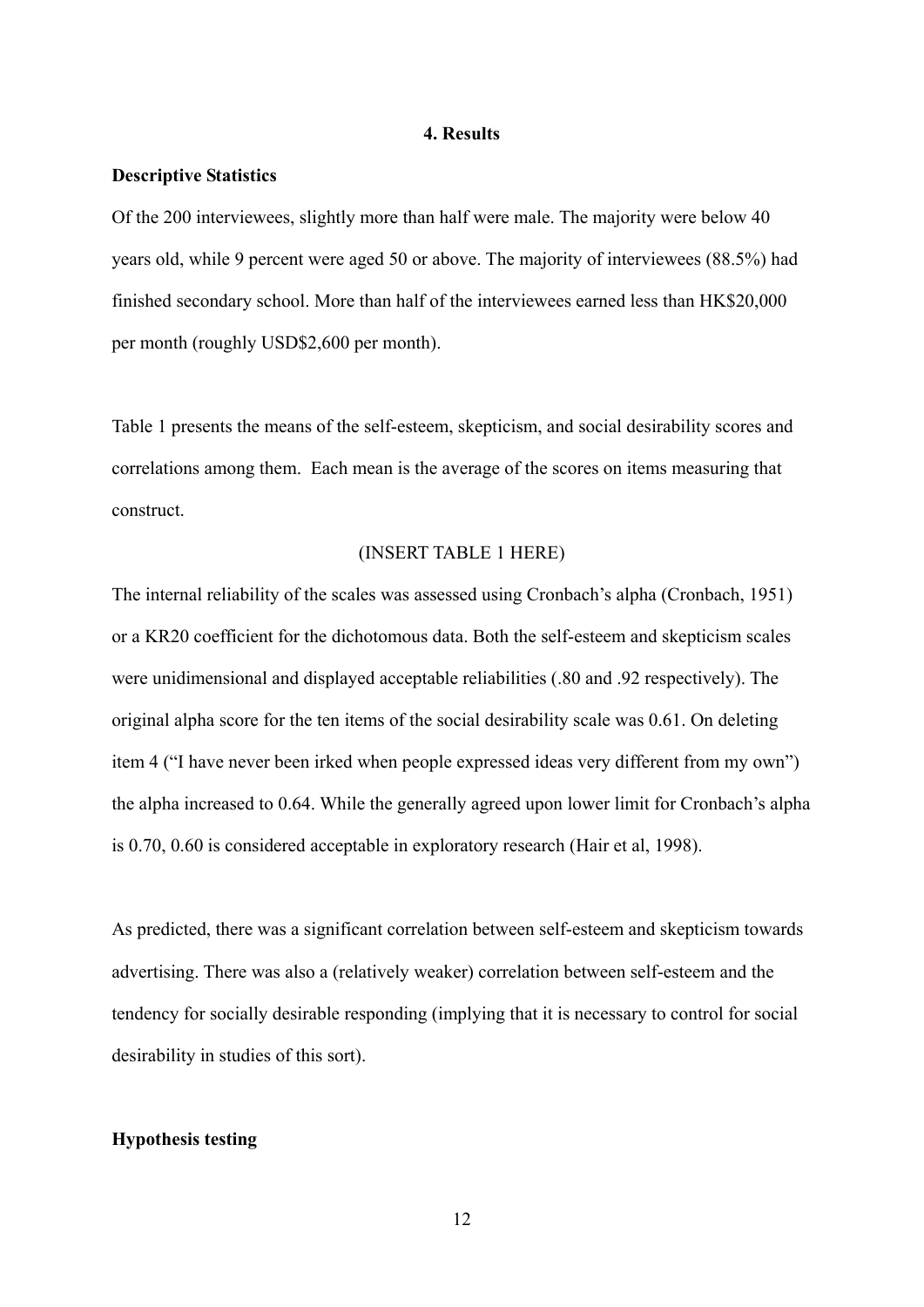#### **Ad Credibility and Product Type**

The interviewees were asked to rate the credibility of ads in 15 product/service categories. The results are shown in Table 2.

#### (INSERT TABLE 2 HERE)

The least credible advertisements were for weight loss products (4.70). The second least credible were weight loss services advertisements (4.55). Hair regrowth product advertisements (4.53) were the third least credible.

Hypothesis 1 predicted that advertisements for weight-loss products would be perceived as less credible than those for other products or services. The means in Table 2 were subjected to repeated measures analysis of variance to compare interviewees' perceptions of the credibility of ads for different types of products and services. The results revealed that ads for the fifteen different product and service categories were perceived as having significantly different levels of credibility  $[F(14,186) = 47.19, p < .001]$ .

Pairwise comparison (Table 3) shows that the advertising claims for weight-loss products were perceived as the least credible. This supports Hypothesis 1.

#### (INSERT TABLE 3 HERE)

#### **Medium Credibility**

For each medium, the internal reliability of the three-item medium credibility scale was computed. The alphas were above 0.70, indicating acceptable internal reliability. Table 4 shows the average credibility of each medium.

#### (INSERT TABLE 4 HERE)

Radio ( $M = 3.01$ ), broadcast television ( $M = 3.14$ ) and cable television ( $M = 3.40$ ) were perceived as the three most credible media. In contrast, direct mail  $(M = 4.51)$  and the Internet ( $M = 4.35$ ) were viewed as the two least credible.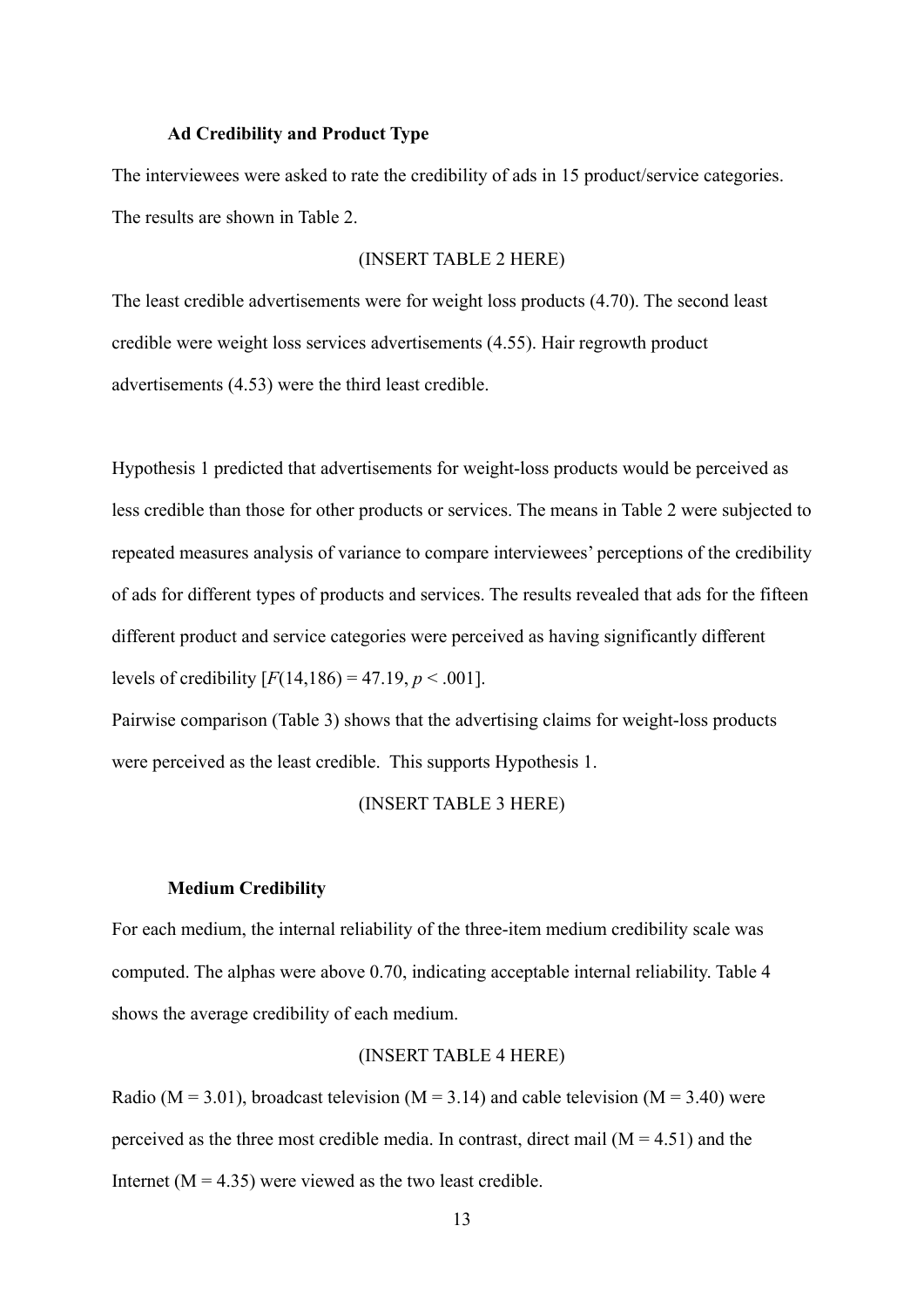Hypothesis 2 predicts that radio, broadcast television and cable television would be perceived as the most credible media. The means shown in Table 4 were subjected to repeated measures analysis of variance to compare interviewees' perceptions of the credibility of the ten media. The media were found to differ significantly in perceived credibility  $[F(9,191) = 53.11]$ , *p*<.001]. Pairwise comparison (Table 5) shows that radio, broadcast television and cable television were perceived by the interviewees as the most credible advertising media, which supports Hypothesis 2. The same table also shows that the internet and direct mail were perceived by the interviewees as the least credible media, which supports Hypothesis 3.

#### (INSERT TABLE 5 HERE)

#### **Relations amongst Constructs**

To test the hypothesis that self-esteem predicts advertising skepticism, the procedures recommended by Cohen and Cohen (1983) to test statistical significance were used. The following data were entered into a hierarchical regression: (1) demographic variables in the following order: sex, income, education, age; (2) socially desirable responding; (3) self esteem. All these variables were regressed separately on the outcome variable so that the effect of demographics and the control variable were partialed out from the main effects. Tolerance levels indicated that multicollinearity is not a concern. The results are shown in Table 6.

## (INSERT TABLE 6 HERE)

Model 1 included only the demographic variables. The  $R^2$  and Adjusted  $R^2$  were .195 and 0.170 respectively. Gender ( $\beta$  = -.151, *p*<0.05), income dummy 1 ( $\beta$  = -.280, *p*<0.001), and education ( $\beta$  = .213,  $p$ <0.01) were significantly associated with advertising skepticism.

Model 2 contained the control variable, socially desirable responding. Adding this variable significantly increased the R<sup>2</sup> ( $\Delta$ R<sup>2</sup> = .017, *p*<0.05).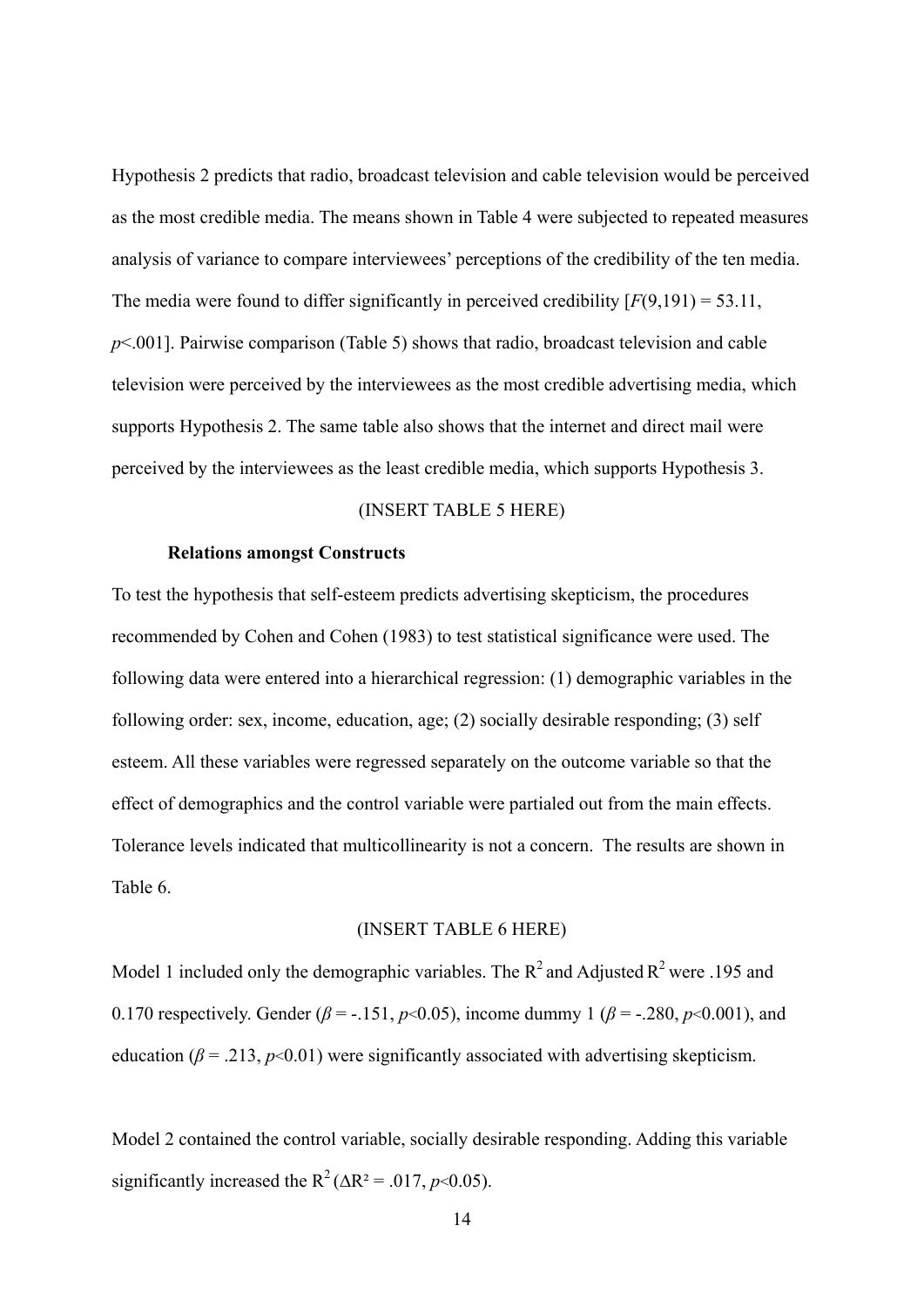The addition of self-esteem in Model 3 produced a significant change in  $R^2 (\Delta R^2 = .148, )$  $p<0.001$ ), and self-esteem has a standardized beta of .438 ( $p<0.001$ ). Accordingly, self-esteem accounts for a unique variance in advertising skepticism. H4, which states that self-esteem is positively related with skepticism towards advertising (after controlling for socially desirable responding) was supported.

From Table 6, it is apparent that self-esteem explained 14.8% of the variance in skepticism towards advertising over and above that explained by socially desirable responding, with the latter explaining only 1.7% of the variance in the dependent variable. Demographic variables explained the largest portion of the variance (19.5%). An examination of the interactions between demographic variables and self-esteem revealed no significant results.

#### **5. Discussion**

Before discussing the findings, several limitations need to be recognized. First, the list of products and services was not exhaustive (for instance, automobiles were not included). Second, there may have been distractions inherent in the mall environment during the survey which could have affected the responses (McDaniel and Gates, 1996). Third, the study did not examine how frequently the interviewees were exposed to each medium, which may have an effect on their perceptions of ad credibility. In future research, it would be useful and interesting to investigate how the level of ad credibility varies when an ad for a less credible product/service (e.g. a weight-loss product) is placed in a credible advertising medium (e.g. radio). Also, it would be interesting to investigate whether there are other consumer personality traits aside from self-esteem that predict advertising skepticism.

Despite these limitations, this study has built on the previous work related to advertising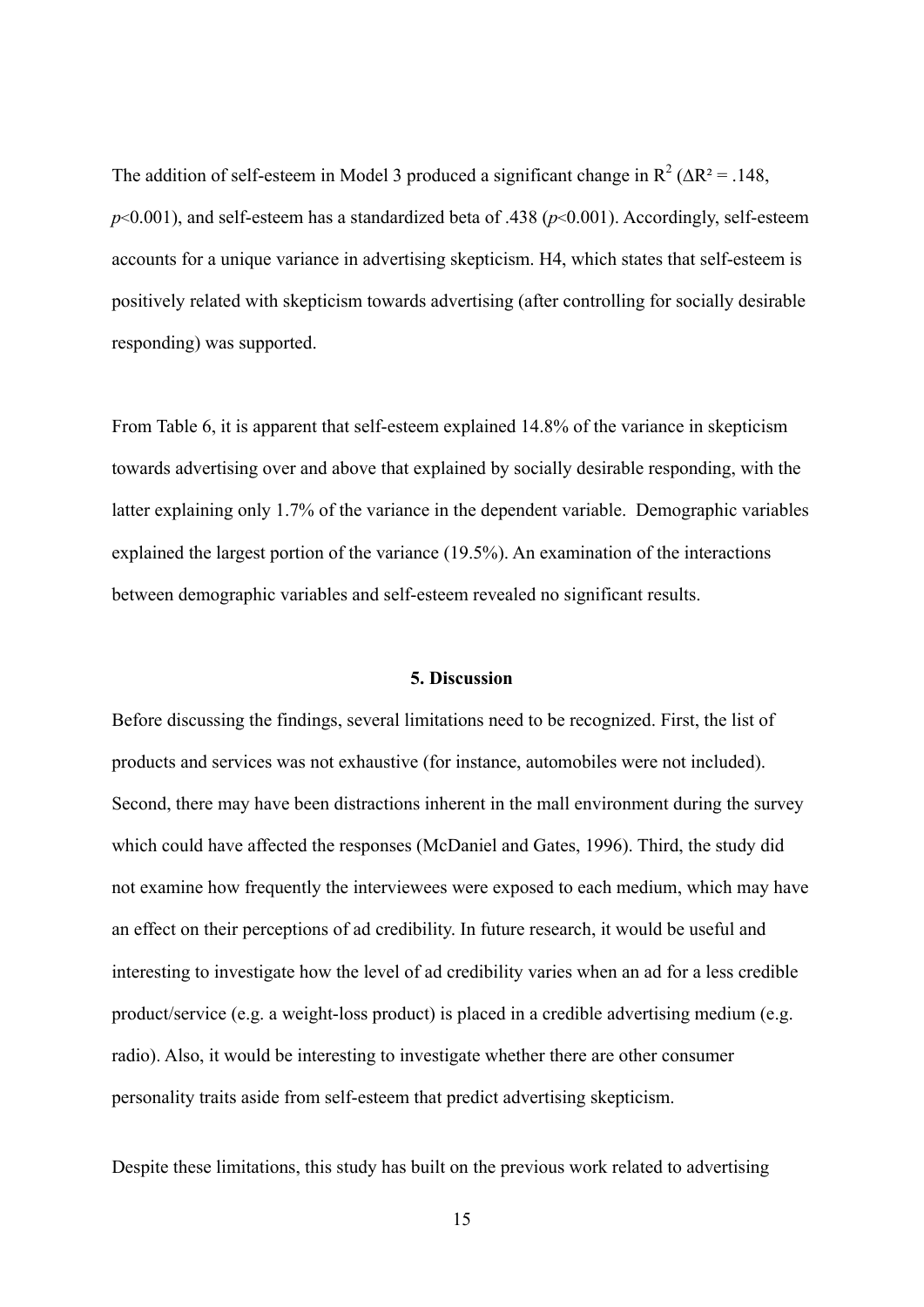credibility and offers new insights about the relationship between advertising credibility and product type, medium type, and consumer self-esteem. Advertisements for weight-loss products, weight-loss services, hair regrowth products, and cosmetic and beauty products were generally ranked with lower levels of credibility than advertisements for other products and services. The explanation for this finding may be that these products are categorized as improving or enhancing physical attractiveness, and advertisers of these appearance improvement products and services rely heavily on verbal claims rather than specific numerical claims to indicate in the ads the effects of their products or services. Studies have shown that consumers feel that verbal claims provide a wider margin for deception than more specific numerical claims (Mohr et al., 1998).

Radio, broadcast television and cable television were found to be the more credible than other media as advertising channels. This general finding may be explained by the advertising regulations established by the Hong Kong Broadcasting Authority to police advertising in the broadcast media. Consistent with this theorizing, the (unregulated) print media were perceived as being less credible than the broadcast media. Therefore, in terms of attempting to limit consumer exposure to misleading advertising, this finding would offer support for arguments that the print media in Hong Kong are in need of greater advertising regulation. It is interesting that within the broadcast media group, radio had the highest credibility. This finding may be explained by creativity restrictions (specifically, the inability of radio to visually mislead).

The Internet and direct mail were perceived as the least credible advertising media. This may be a result of the pervasiveness of junk mail, giving people a perception that all direct mail is junk mail. For the Internet, this finding may be explained by its freewheeling and unregulated nature.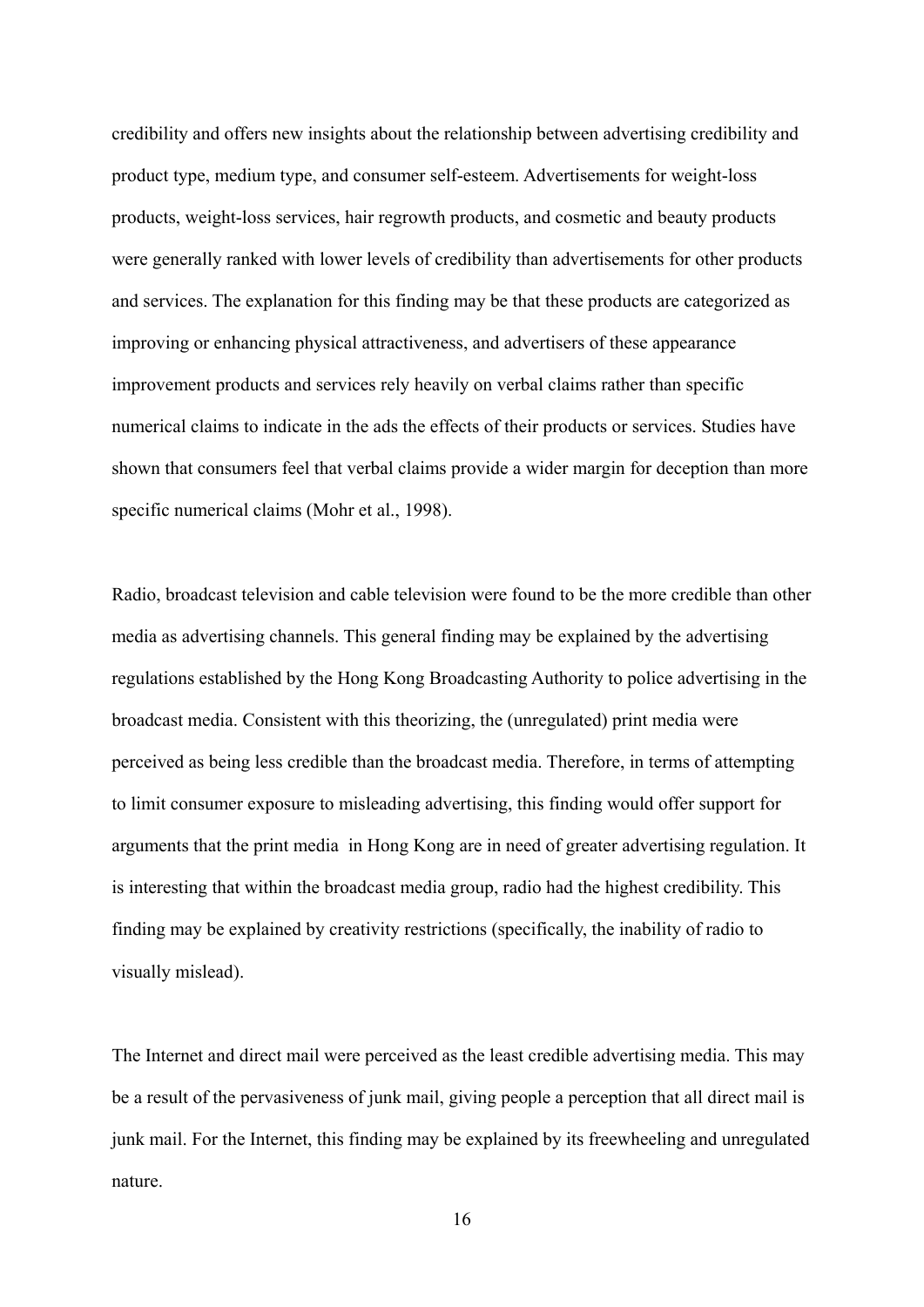Consistent with the findings of Calfee and Ringold (1994), the interviewees generally believed that advertising is not a reliable source of information about products and services, i.e. they were generally skeptical. Boush et al. (1994) showed that adolescent self-esteem was positively related to skepticism towards television advertising, but they did not study skepticism towards advertising in general, nor did they control for socially desirable responding. This study has compensated for that shortcoming and showed that, after controlling for socially desirable responding, someone with higher self-esteem will be more skeptical towards advertising in general.

#### **6. Managerial Implications**

The findings are of use to advertisers in formulating their strategies and provide information of value for policy makers. First, looking at products whose advertising is perceived as being less credible, advertisers of these products may find that they can enhance the credibility of their advertising by providing empirical evidence that their products actually have a significant effect on the problems they are promoted as resolving. In the lack of such evidence, advertisements for such products are going to lack credibility and therefore, one would predict, will have less positive attitudinal and behavioral effects. Another approach could be to use credible sources to endorse their products, which could enhance the overall perceived credibility of their advertising.

The Internet and direct mail had relatively low credibility as a medium. The initial managerial implication is that, in general, it would be appropriate for marketers to rely less on direct mail and the internet for advertising. It is however quite difficult for some companies, such as small firms and online stores, to do so. They may need to take extra measures to shore up their credibility by, for example, providing the address of a physical office or a by offering a money-back guarantee (Marshall and Na, 2003) when they use these media to compensate for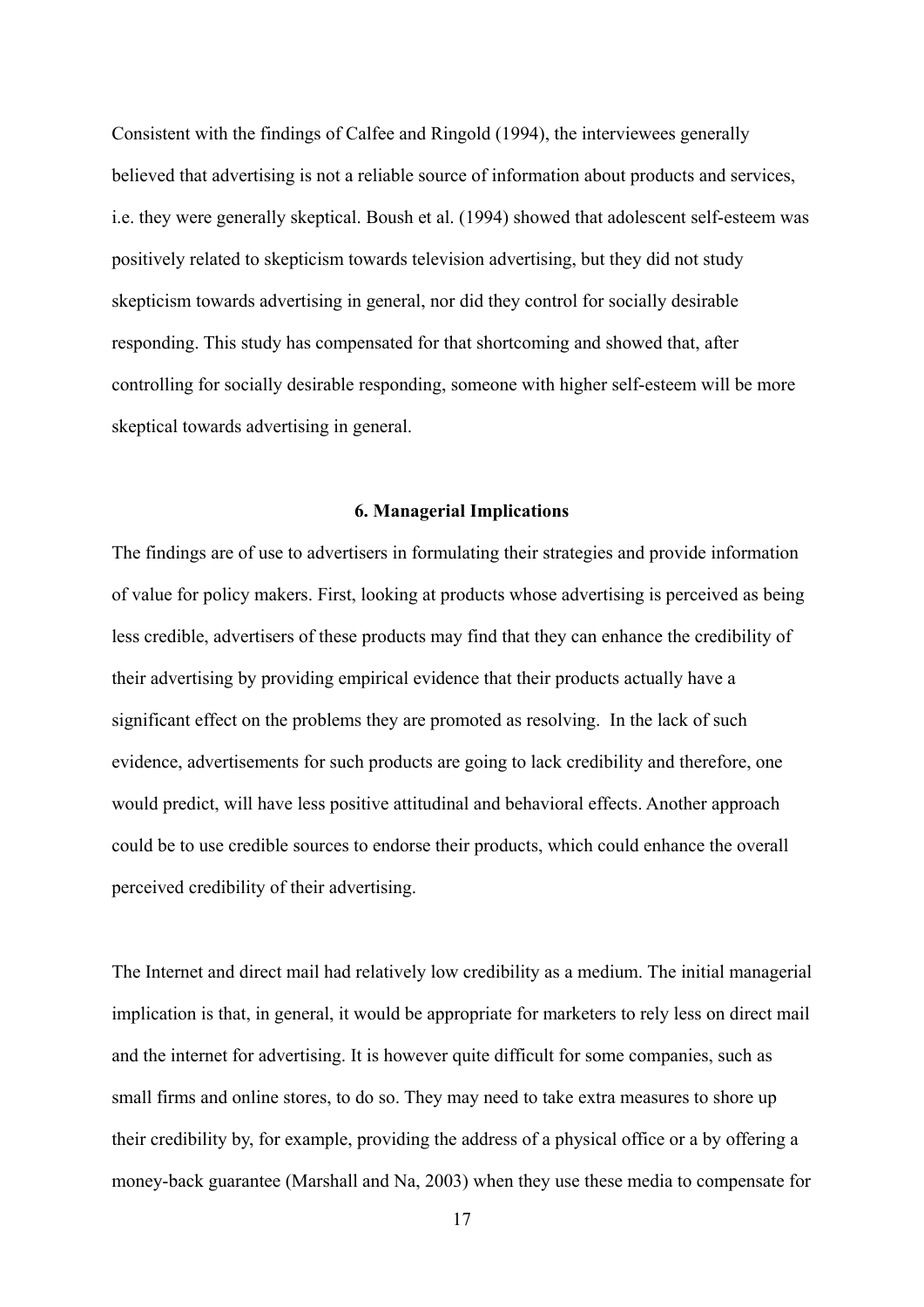the poor credibility of the medium.

Considering consumer self-esteem, the findings would suggest that advertising practitioners need to consider the self-esteem of their target audience, and recognize that their advertising claims are more likely to be questioned and challenged if the target audience has high selfesteem. An ethical issue is raised: do advertisers whose products have doubtful claims deliberately target their message at consumers who are lacking self-esteem, in the knowledge that those consumers are more likely to believe their message? Testing this hypothesis in future research, while difficult and controversial, would be of interest and importance.

In term of public policy, the findings tend to be consistent with the literature in that ads for weight-loss products and slimming services are often perceived as lacking credibility (e.g. Hellmich, 2002; Hong Kong Consumer, 1999), and this highlights areas of adverting in which regulation might be beneficial. On the other hand it has to recognized, or at least hoped, that marketers rarely set out to produce misleading or non-credible advertising, and there is a difficult balancing act to perform between ensuring freedom for advertising messages and consumer protection. While public policy issues are not a focus of this paper, public policy makers are obviously going to be interested in policing advertising that substantively lacks credibility. Such policy makers may also be interested to know that, at least in the Hong Kong content, advertising tends to be less credible in the unregulated media.

## **7. Conclusions**

This study has demonstrated that the credibility of ads varies depending on the product or service being advertised. The credibility of various media has also been shown to vary, and self-esteem has been shown to be correlated with skepticism towards advertising. All of these findings should be of use to advertisers in formulating their strategies. The findings should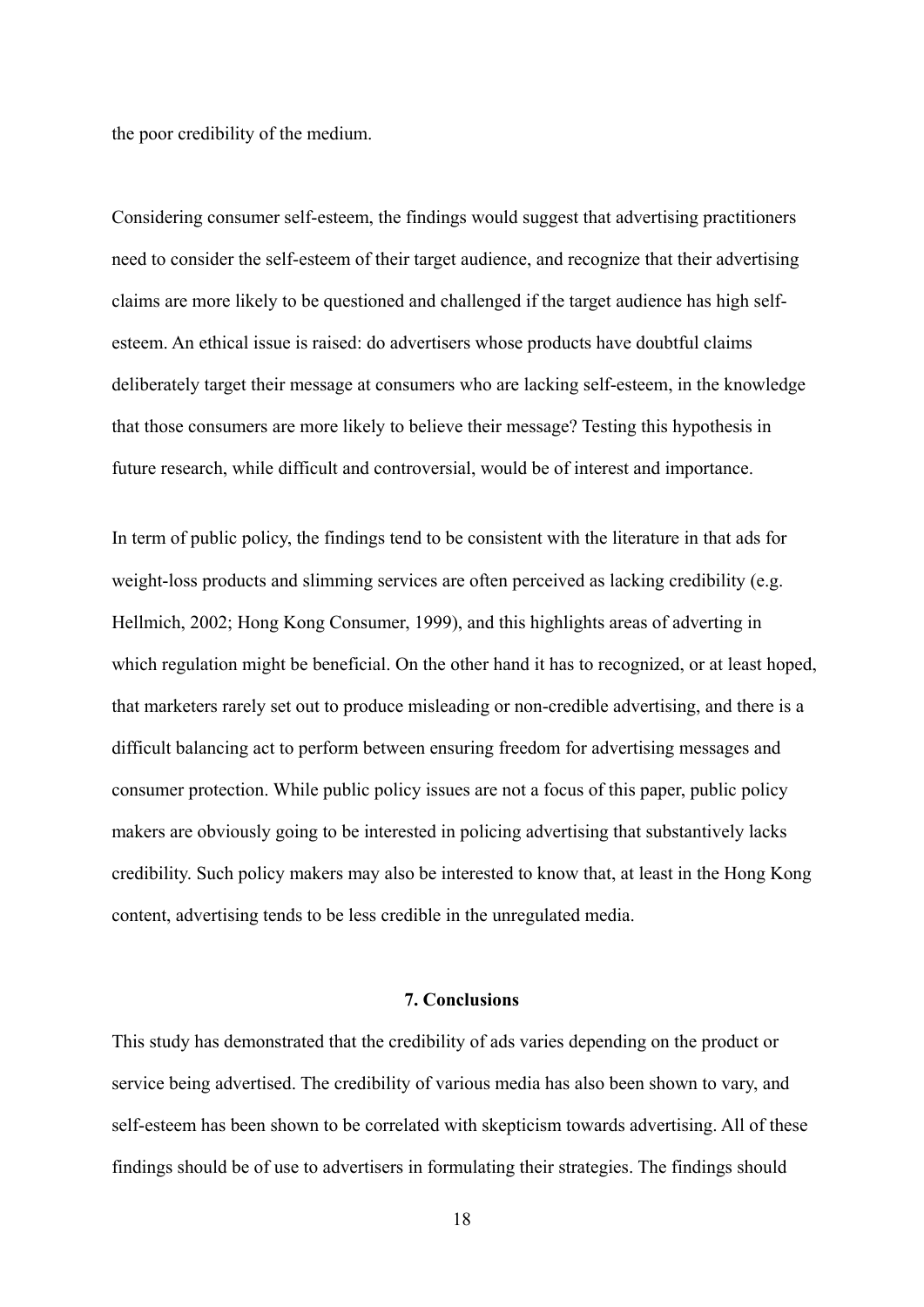also be useful to policy makers trying to combat non-credible and deceptive advertising.

## **References**

Aaker, D.A. and Brown P. K. (1972) 'Evaluating vehicle source effects', *Journal of Advertising Research,* 12 (4), 11-16.

 and Bruzzone, D.E. (1985) 'Causes of irritation in advertising', *Journal of Marketing,* 49 (2), 47-57.

Andreasen, A. R. (1991) 'Consumer behavior research and social policy', in *Handbook of Consumer Behavior,* (Eds.) Robertson T. S. and Kassarijian H. H. pp.459-506. Englewood Cliffs, NJ: Prentice-Hall.

Belch, G.E. and Belch, M.A. (2007) *Advertising and Promotion: An Integrated Marketing Communications Perspective* 7th edition, New York: McGraw-Hill Irwin.

Block, L. G. and Keller P. A. (1995) 'When to accentuate the negative: The effects of perceived efficacy and message framing on intentions to perform a health-related behavior', *Journal of Marketing Research,* 32 (2), 192-203.

Boush, D.M., Friestad, M. and Rose, G. M. (1994) 'Adolescent skepticism toward TV advertising and knowledge of advertiser tactics', *Journal of Consumer Research*, 21 (June), 165-75.

Branden, N. (1994) *The Six Pillars of Self Esteem*, New York: Bantam Books.

Brislin R.W., Lonner, W. J., and Thorndike, R. M. (1973), *Cross-Cultural Research Methods*, New York: Wiley Publishing.

Business Week (1990) 'Cosmetics: sun protection? There's a rub', *Business Week*, Jun 11, 22- 23.

Calfee, J. E. and Ringold, D.J. (1994) 'The seventy percent majority: Enduring consumer beliefs about advertising', *Journal of Public Policy and Marketing,* 13 (2), 228-238.

Cateora, P. R. and Graham J. L. (2002) *International Marketing* 11th edition, Boston: Irwin/McGraw-Hill.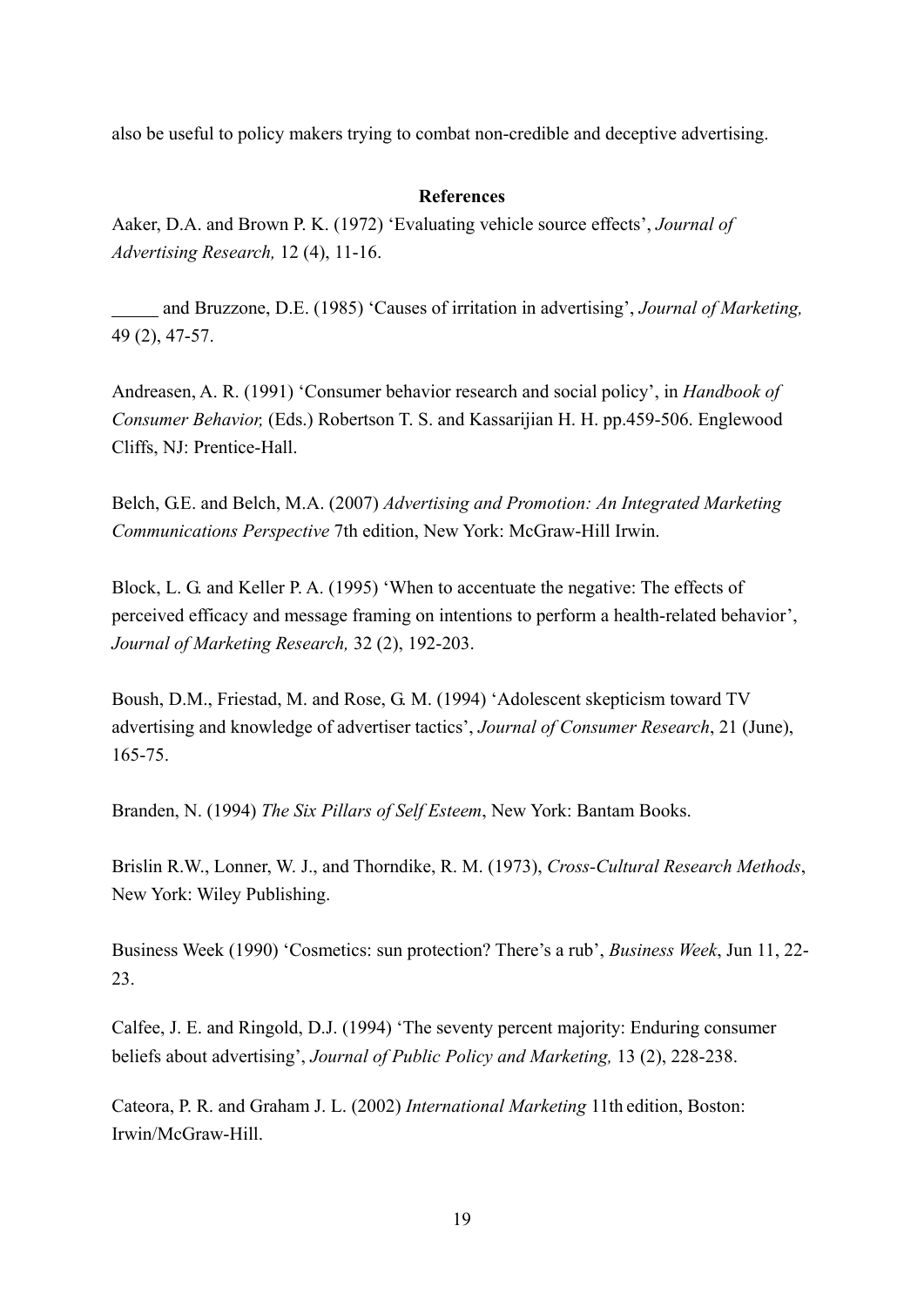Cleland R.L, Gross W.C, Koss L.D, Daynard M., and Muoio, K.M. 'Weight-Loss Advertising: An Analysis of Current Trends'. A Report of the Staff of the Federal Trade Commission. Washington, DC. <http://www.ftc.gov/bcp/reports/weightloss.pdf> (2002). Accessed 17 May 2008.

Cohen, D. (1974) 'The concept of unfairness as it relates to advertising legislation', *Journal of Marketing,* 38 (July), 8-13.

Cohen, J., & Cohen, P. (1983). *Applied Multiple Regression/Correlation Analysis for the Behavioral Sciences* 2nd edition, Hillsdale, NJ: Erlbaum.

Cronbach, L.J. (1951) 'Coefficient alpha and the internal structure of tests', *Psychometrika*, 16 (September), 297-334.

Crowne, D. P. and Marlowe D. (1960) 'A new scale of social desirability independent of psychopathology', *Journal of Consulting Psychology*, 24 (August), 349-354.

Diaz, A.P. (2002) 'Consumers less likely to trust web advertisements: MPA', *Advertising Age,*  71(12), 34.

Federal Trade Commission (1983) 'Policy statement on deception', http://www.ftc.gov/bcp/policystmt/ad-decept.htm.

Gilbert, J. (1999) 'Gaining credibility and trust central to online strategies' *Advertising Age,*  Nov 1, 72.

Hair, J.F., Bush, R. P. and Ortinau, D. J. (2000) *Marketing Research: A Practical Approach for the New Millennium*, Boston: Irwin/McGraw-Hill.

Hair, J.F., Anderson, R.E., Tatham, R.L., and Black, W.C. (1998). *Multivariate data analysis*, 5th edition. Prentice-Hall, Upper Saddle River, NJ.

Hardesty, D. M., Carlson, J. P. and Bearden, W. O. (2002) 'Brand familiarity and invoice price effects on consumer evaluation: The moderating role of skepticism toward advertising', *Journal of Advertising*, 31 (2), 1-15.

Harman, H. H. 1967. *Modern Factor Analysis*. Chicago: University of Chicago Press

Hellmich, N. (2002) 'Weight-loss deception found: Advertisements for many of those pills,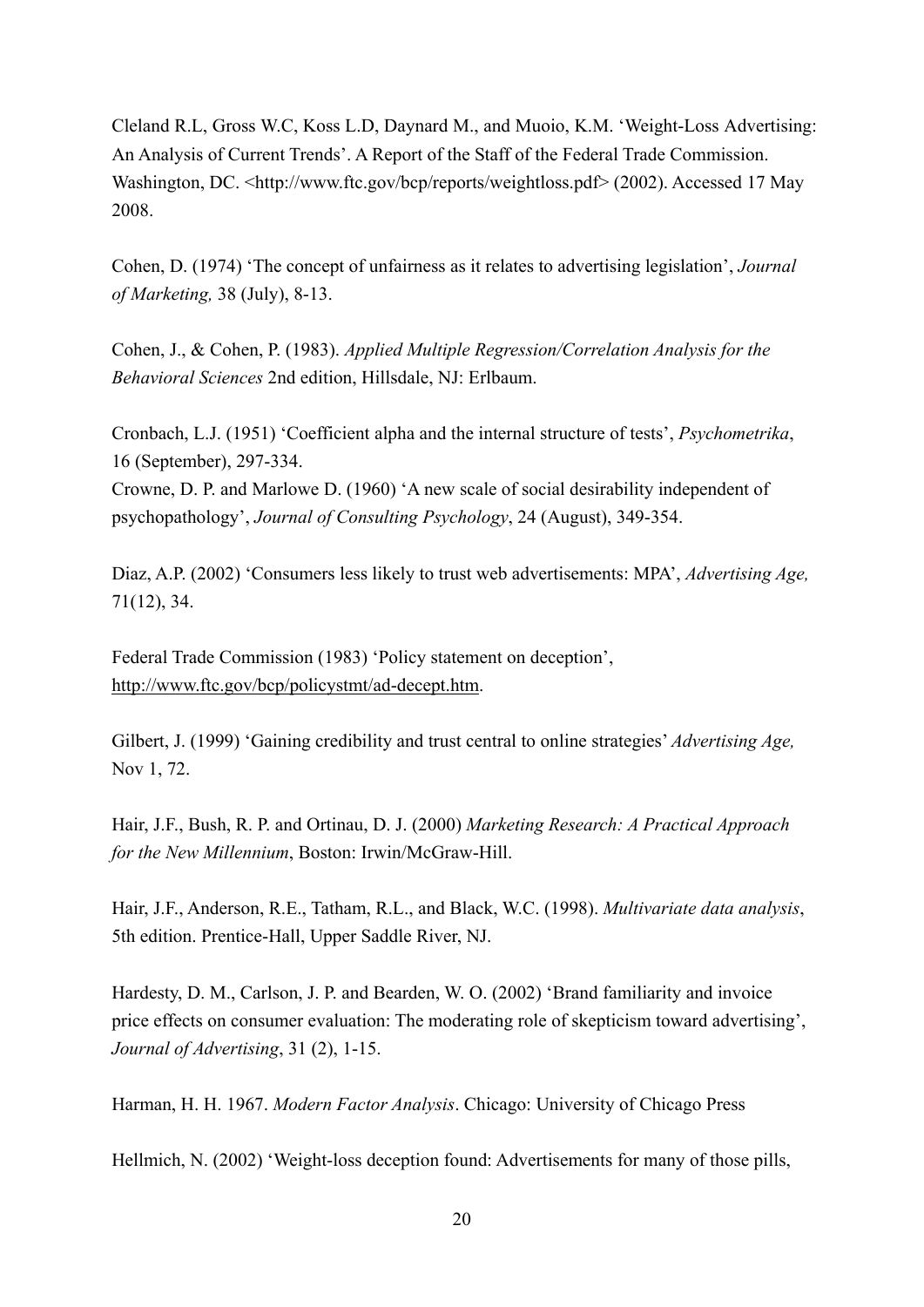patches, creams and wraps are grossly exaggerated, FTC says' *USA Today,* Sep 18.

Hong Kong Consumer Council (1999) 'Creativity!? Liability? - Ways to improve the regulation of advertising', http://www2.consumer.org.hk/misad99/English/report.htm.

 (2001) 'Regulating deceptive, misleading and unfair practices in consumer transactions', http://www.consumer.org.hk.

Hovland, C. and Janis, L.L. (1959) *Personality and Persuasibility*, New Haven, CT: Yale University Press.

Kent, R. J. and Allen, C.T. (1994) 'Competitive interference effects in consumer memory for advertising: The role of brand familiarity', *Journal of Marketing*, 58 (July), 97-105.

Kiousis, S. (2001) 'Public trust or mistrust? Perceptions of media credibility in the information age', *Mass Communication & Society*, 4 (3), 381-403.

Lautman, M. R., Edwards M.T. and Farrell B. (1981) 'Predicting direct-mail response from mall intercept data', *Journal of Advertising Research*, 21 (5), 1-34.

Lutz, R. J. (1985) 'Affective and cognitive antecedents of attitude toward the ad: A conceptual framework', in *Psychological Processes and Advertising effects: Theory, Research and Application*, (Eds.) Alwitt L. F. and Mitchell A. A. pp.45-63, Hillsdale, NJ: Lawrence Erlbaum Associates.

MacKenzie S. B., Lutz R. J. and Belch G. E. (1986) 'The role of attitude toward the ad as a mediator of advertising effectiveness: A test of competing explanations', *Journal of Marketing Research*, 23 (2), 130-143.

McDaniel C. and Gates R. (1996) *Contemporary Marketing Research* Third Edition, Minneapolis/St. Paul: West Publishing.

McGuire, W.J. (1968) 'Personality and susceptibility to social influence', in *Handbook of Personality Theory and Research*, (Eds.) Borgatta E. F. and Lanbert W. W. pp.1130-1187, Chicago: Rand McNally.

Marshall R. and Na W. (2003) 'An experimental study of the role of brand strength in the relationship between the medium of communication and perceived credibility of the message',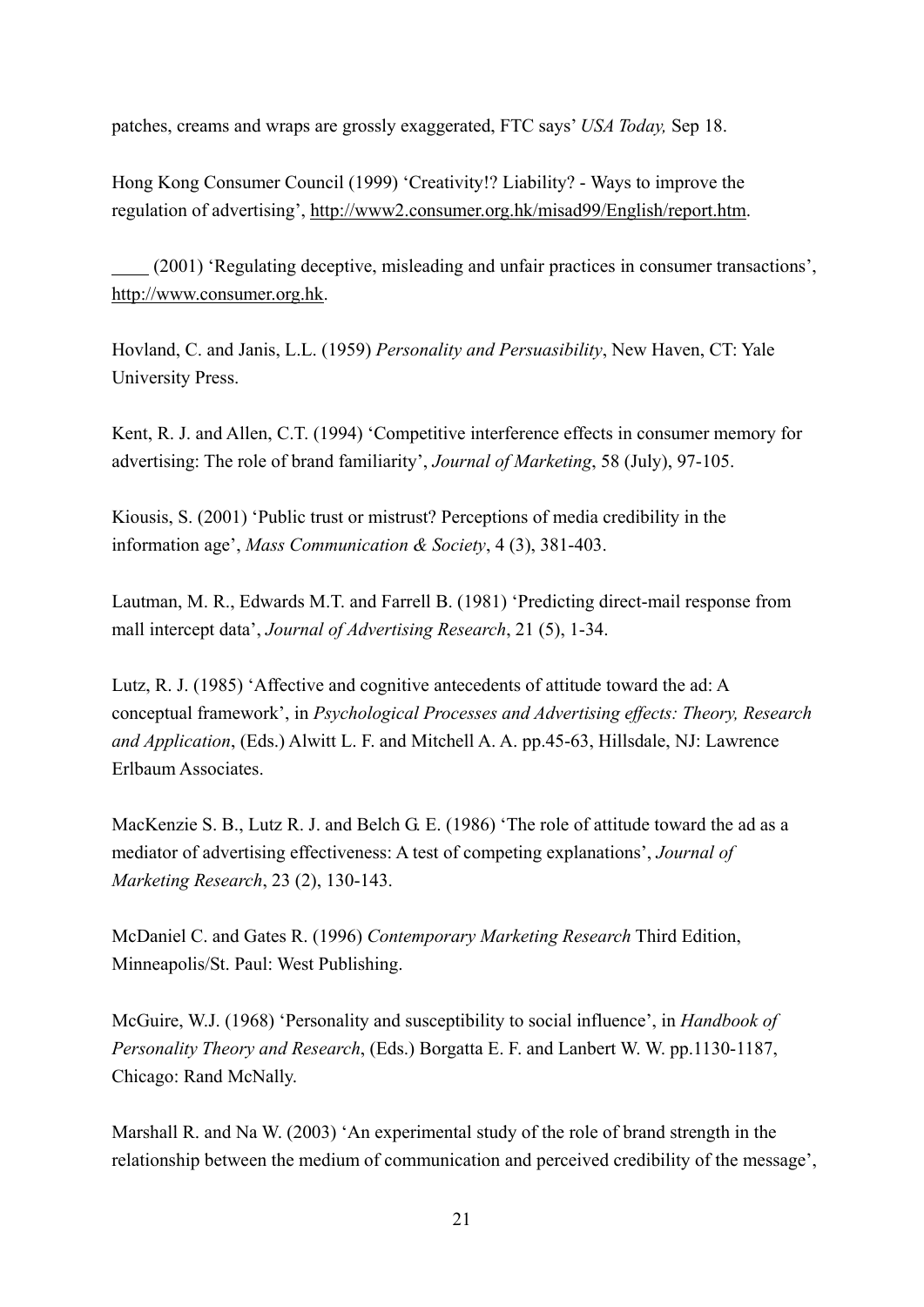*Journal of Interactive Marketing*, 17 (3), 75-79.

Metro Daily (2003) 'Citizens do not believe in weight-loss product ads most', *Metro Daily*  (Hong Kong), May 30, 5.

Mohr, L., Eroglu, D. and Ellen, P.S. (1998) 'The development and testing of a measure of skepticism toward environmental claims in marketers' communications', *The Journal of Consumer Affairs*, 32 (1), 30-55.

Newell, S. J., Goldsmith R. E. and Banzhaf, E. J. (1998) 'The effect of misleading environmental claims on consumer perceptions of advertisements', *Journal of Marketing Theory & Practice*, 6 (2), 48-60.

Obermiller, C. and Spangenberg, E. (1998) 'Development of a scale to measure skepticism toward advertising', *Journal of Consumer Psychology*, 7 (2), 159-186.

\_\_\_\_\_\_\_\_\_\_, Spangenberg, E. and MacLachlan, D.L. (2005) 'Ad skepticism: The consequences of disbelief', *Journal of Advertising*, 34 (3), 7-17.

Petty, R. D. (1996) 'The law of misleading advertising: An examination of the difference between common and civil law countries', *International Journal of Advertising,* 15 (1), 33-47.

Podsakoff, P. M. (1986) 'Self-reports in organizational research: Problems and prospects', *Journal of Management*, 12 (4), 531-544.

Prendergast, G., Leung, K.Y. and West, D. (2002a) 'Role portrayal in advertising and editorial content, and eating disorders: An Asian perspective', *International Journal of Advertising,* 21(2), 237-258.

\_\_\_\_, Ho, B. and Phau, I. (2002b) 'A Hong Kong view of offensive advertising', *Journal of Marketing Communication,* 8(3), 165-178.

 , Shi, Y.Z. and West, D. (2001) 'Organizational buying and advertising agency-client relationships in China', *Journal of Advertising,* 30(2), 61-71.

Rhodes, N. and Wood, W. (1992) 'Self-esteem, intelligence affect influenceability: The meditation role of message reception', *Psychological Bulletin*, 111, 156-171.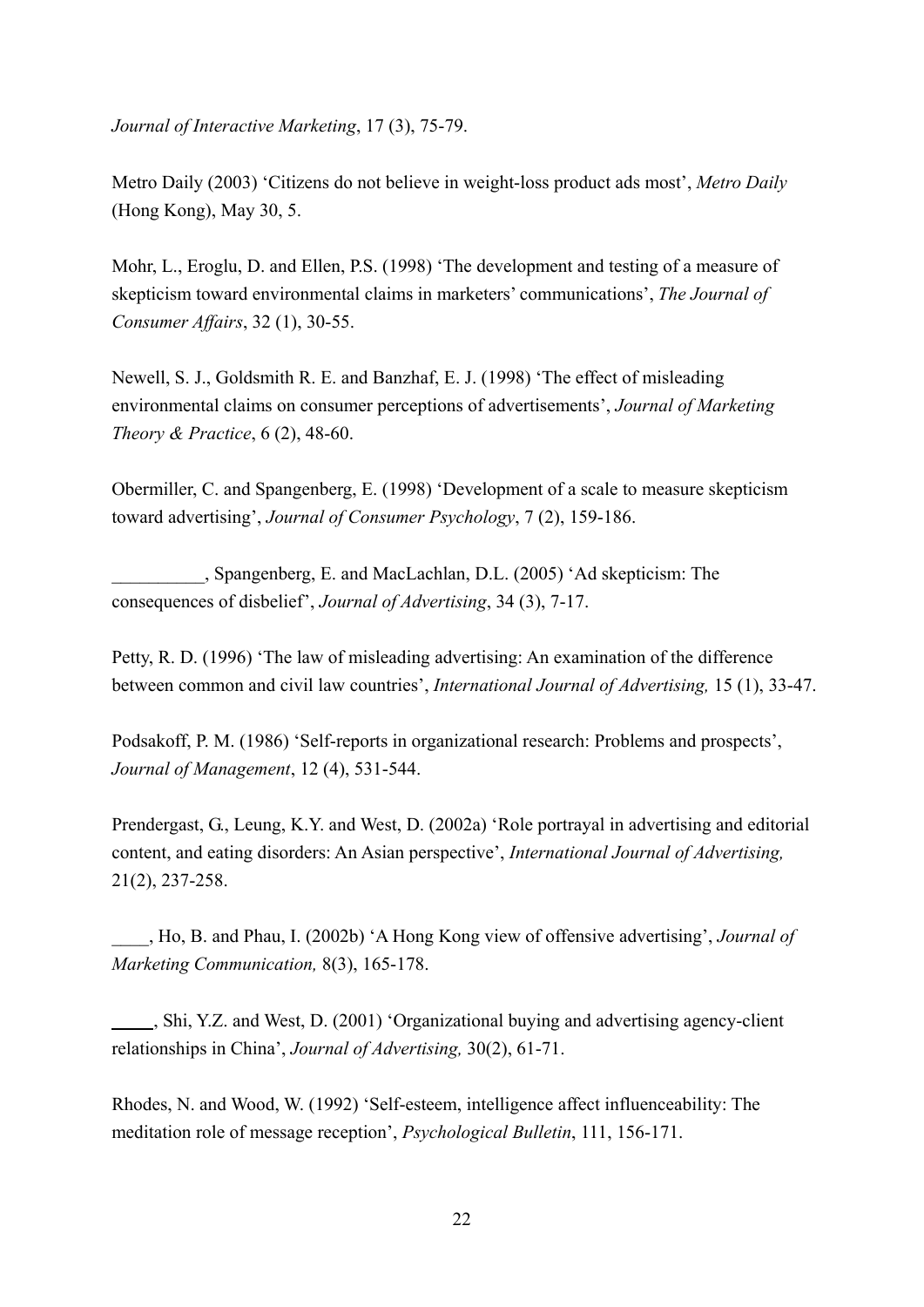Rosenberg, M. (1965) *Society and the Adolescent Self-image,* Princeton, NJ: Princeton University Press.

Russo, J.E., Metcalf, B.L. and Stephens, D. (1981) 'Identifying misleading advertising', *Journal of Consumer Research,* 8 (2), 119-131.

Schramm, W. (1971) *The Process and Effects of Mass Communication*, Urbana: University of Illinois Press.

Sudman, S. (1980) 'Improving the quality of shopping center sampling' *Journal of Marketing Research* 17 (November), 423-31.

Tamanin T., Ancona, C., Botega, N. and Rodrigues-Netto, N. (2002) Translation, Validation and Cross-Cultural Adaptation into the Portuguese Language of the King's Health Questionnaire, Heidelberg: Proceedings of the Annual Conference of the International Continence Society.

Tse, D.K., Belk, R.W. and Zhou, N. (1989) 'Becoming a consumer society: Longitudinal and content analysis of printed advertisements from Hong Kong, the People's Republic of China, and Taiwan', *Journal of Consumer Research,* 15 (4), 457-472.

Wanta, W. and Yu, W.H. (1998) 'The effects of credibility, reliance, and exposure on media agenda-setting: A path analysis model', *Journalism Quarterly*, 71, 90-98.

Zerbe, W. J. and Paulhus, D. L. (1987) 'Socially desirable responding in organizational behavior: A reconception', *Academy of Management Review*, 12 (2), 250-264.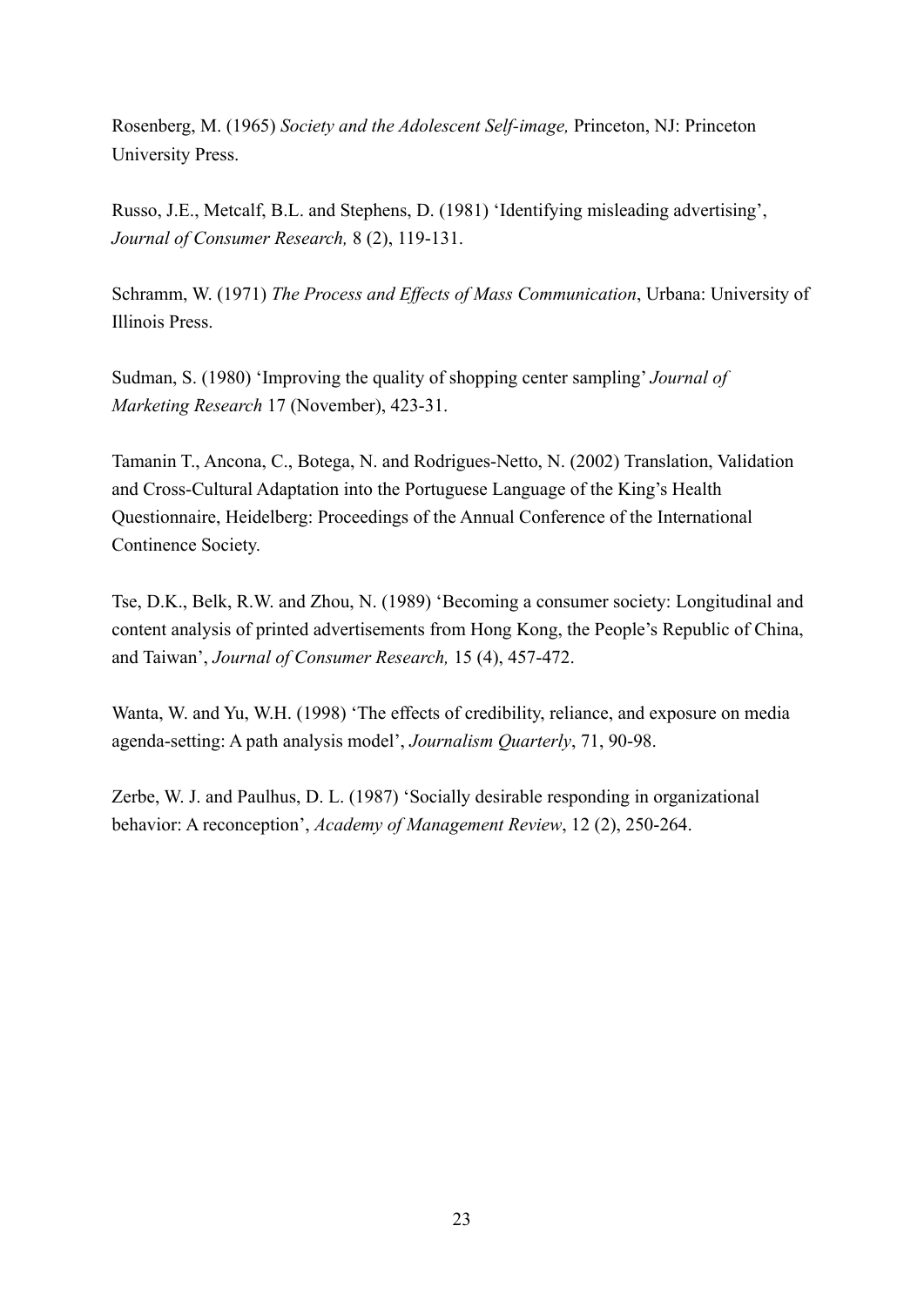# **Appendix**

| Variable                                 | <b>Questions</b>                                                                                                                                                                                                                                                                                                                                                                                                                                                                                                                                                                                                                                                                          |  |  |  |  |  |  |  |
|------------------------------------------|-------------------------------------------------------------------------------------------------------------------------------------------------------------------------------------------------------------------------------------------------------------------------------------------------------------------------------------------------------------------------------------------------------------------------------------------------------------------------------------------------------------------------------------------------------------------------------------------------------------------------------------------------------------------------------------------|--|--|--|--|--|--|--|
| Advertising credibility and product type | I feel that the claims made in XXX advertisements are<br>$\mathbf{1}$<br>credible.                                                                                                                                                                                                                                                                                                                                                                                                                                                                                                                                                                                                        |  |  |  |  |  |  |  |
| Media credibility                        | $1_{-}$<br>The advertisements in XXX are credible.<br>2.<br>advertisements<br>$\mathbf{I}$<br>think the<br>in<br>the<br>XXX<br>are<br>exaggerated.*<br>3 <sub>1</sub><br>think the<br>advertisements in<br>the XXX<br>$\top$<br>are<br>unbelievable.*                                                                                                                                                                                                                                                                                                                                                                                                                                     |  |  |  |  |  |  |  |
| Advertising Skepticism                   | 1.<br>We can depend on getting the truth in most advertising.<br>2.<br>Advertising's aim is to inform the consumer.<br>I believe advertising is informative.<br>3.<br>4.<br>Advertising is generally truthful.<br>5.<br>Advertising is a reliable source of information about<br>the quality and performance of products.<br>6.<br>Advertising is truth well told.<br>7.<br>In general, advertising presents a true picture of the<br>product being advertised.<br>8.<br>I feel I've been accurately informed after viewing most<br>advertisements.<br>Most advertising provides consumers with essential<br>9.<br>information.                                                           |  |  |  |  |  |  |  |
| Self-esteem                              | 1.<br>I feel good about myself as a person.<br>2.<br>I can do many things well.<br>3.<br>I am looking forward to the future.                                                                                                                                                                                                                                                                                                                                                                                                                                                                                                                                                              |  |  |  |  |  |  |  |
| Socially desirable responding            | I'm always willing to admit it when I make a mistake.<br>1.<br>2.<br>I always try to practice what I preach.<br>3.<br>I never resent being asked to return a favor.<br>4.<br>I have never been irked when people expressed ideas<br>very differently from my own.<br>5. I have never deliberately said something that hurt<br>someone's feelings.<br>I like to gossip at times.*<br>6.<br>There have been occasions when I took advantage of<br>7.<br>someone.*<br>8.<br>I sometimes try to get even rather than forgive and<br>forget.*<br>9.<br>At times I have really insisted on having things my<br>own way.*<br>10. There have been occasions when I felt like smashing<br>things.* |  |  |  |  |  |  |  |

\* reverse scored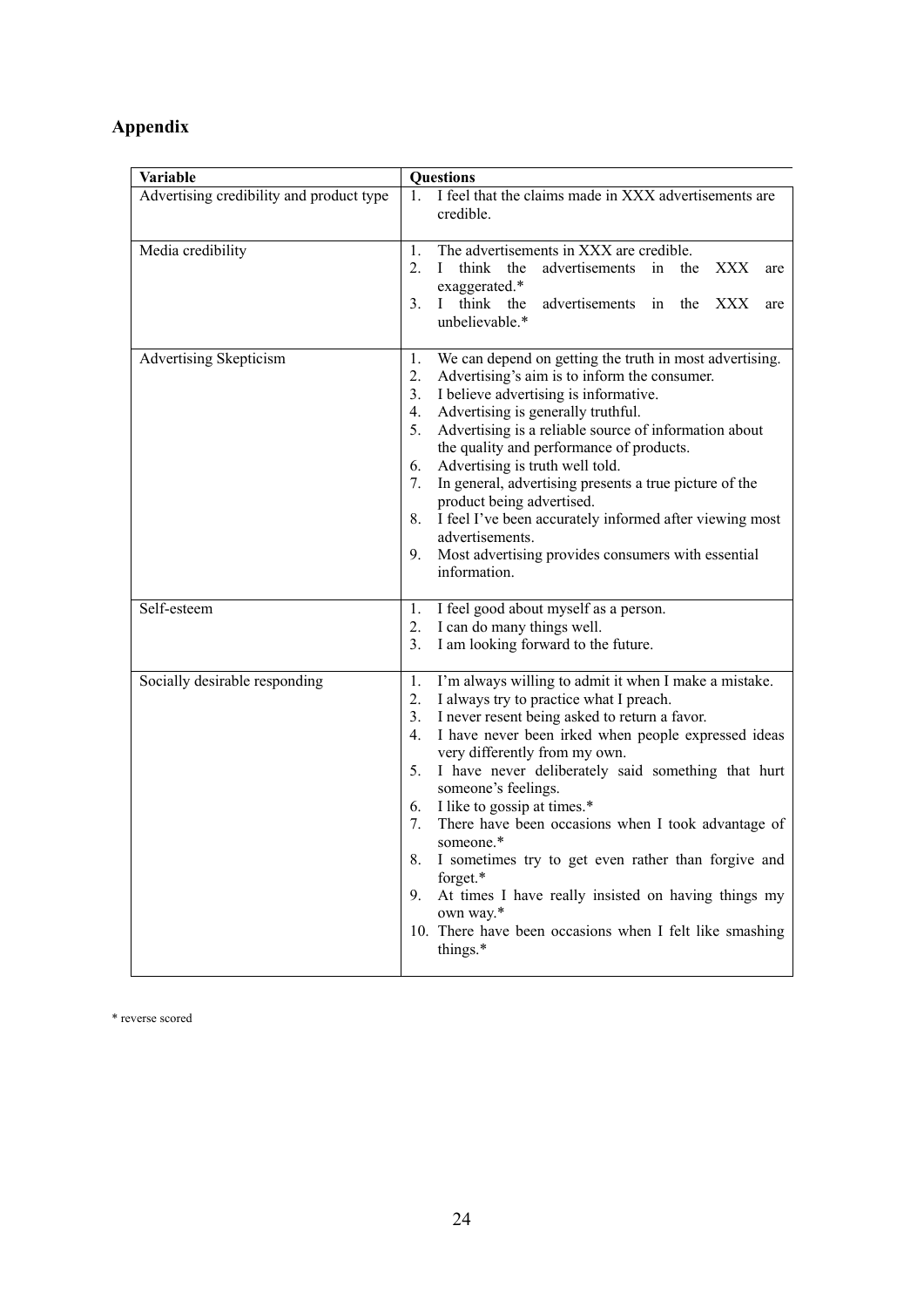#### **Table 1: Descriptive statistics for the main research variables**

|                                   | М         | SD.  |          |          |
|-----------------------------------|-----------|------|----------|----------|
| 1. Skepticism towards advertising | 3.50(.92) | .844 |          |          |
| 2. Self-esteem                    | 4.37(.80) | 1.03 | $.463**$ |          |
| 3. Social desirability            | .530(.64) | .233 | $162*$   | $.237**$ |

\* Significant at the  $p < 0.05$  level

\*\* Significant at the  $p < 0.01$  level

\*\*\* Significant at the p < 0.001 level

For self esteem, 1 = strongly disagree (lower self esteem) and 6 = strongly agree (higher self esteem). For skepticism, 1 = strongly agree (low skepticism) and  $6 =$  strongly disagree (high skepticism). Reliabilities in parenthesis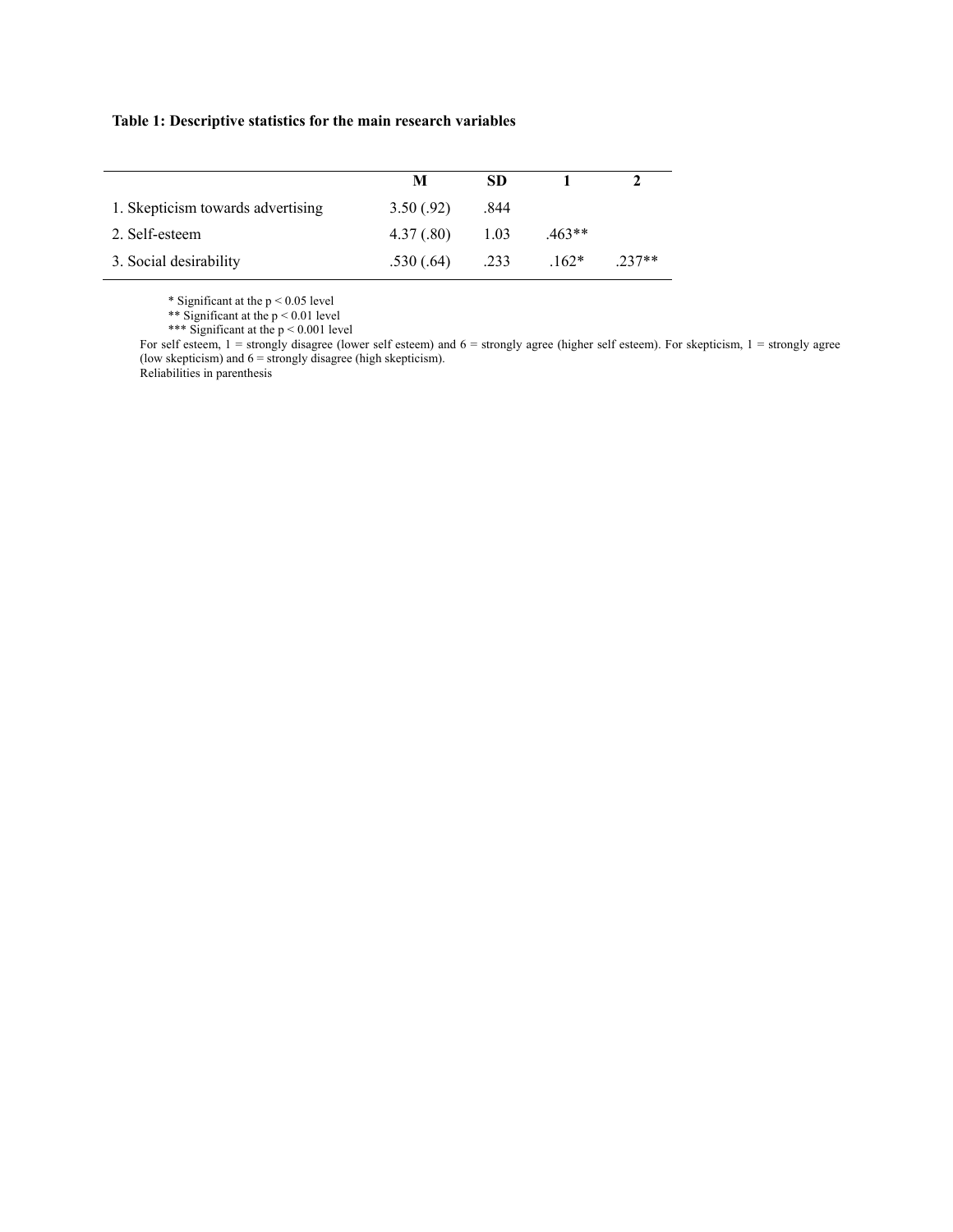**Table 2: Credibility of product/service advertisements** 

|                  | <b>Products/Service advertised</b> | Mean | S.D   |
|------------------|------------------------------------|------|-------|
| 1.               | Weight-loss products               | 4.70 | 0.814 |
| 2.               | Weight loss services               | 4.55 | 0.966 |
| 3.               | Hair regrowth products             | 4.53 | 0.977 |
| $\overline{4}$ . | Cosmetics                          | 3.90 | 0.984 |
| 5.               | Health food                        | 3.87 | 0.955 |
| 6.               | Real estate                        | 3.84 | 1.093 |
| 7.               | Tutorials and training             | 3.83 | 1.000 |
| 8.               | Chinese medicines and therapies    | 3.82 | 0.991 |
| 9.               | Insurance                          | 3.71 | 1.040 |
|                  | 10. Travel services                | 3.29 | 0.882 |
|                  | 11. Telecommunications             | 3.20 | 0.965 |
|                  | 12. Professional services          | 3.03 | 1.077 |
|                  | 13. Food and beverage              | 2.99 | 0.990 |
|                  | 14. Banking services               | 2.86 | 1.121 |
|                  | 15. Movies                         | 2.75 | 1.036 |

 $1 =$  credible and  $6 =$  not credible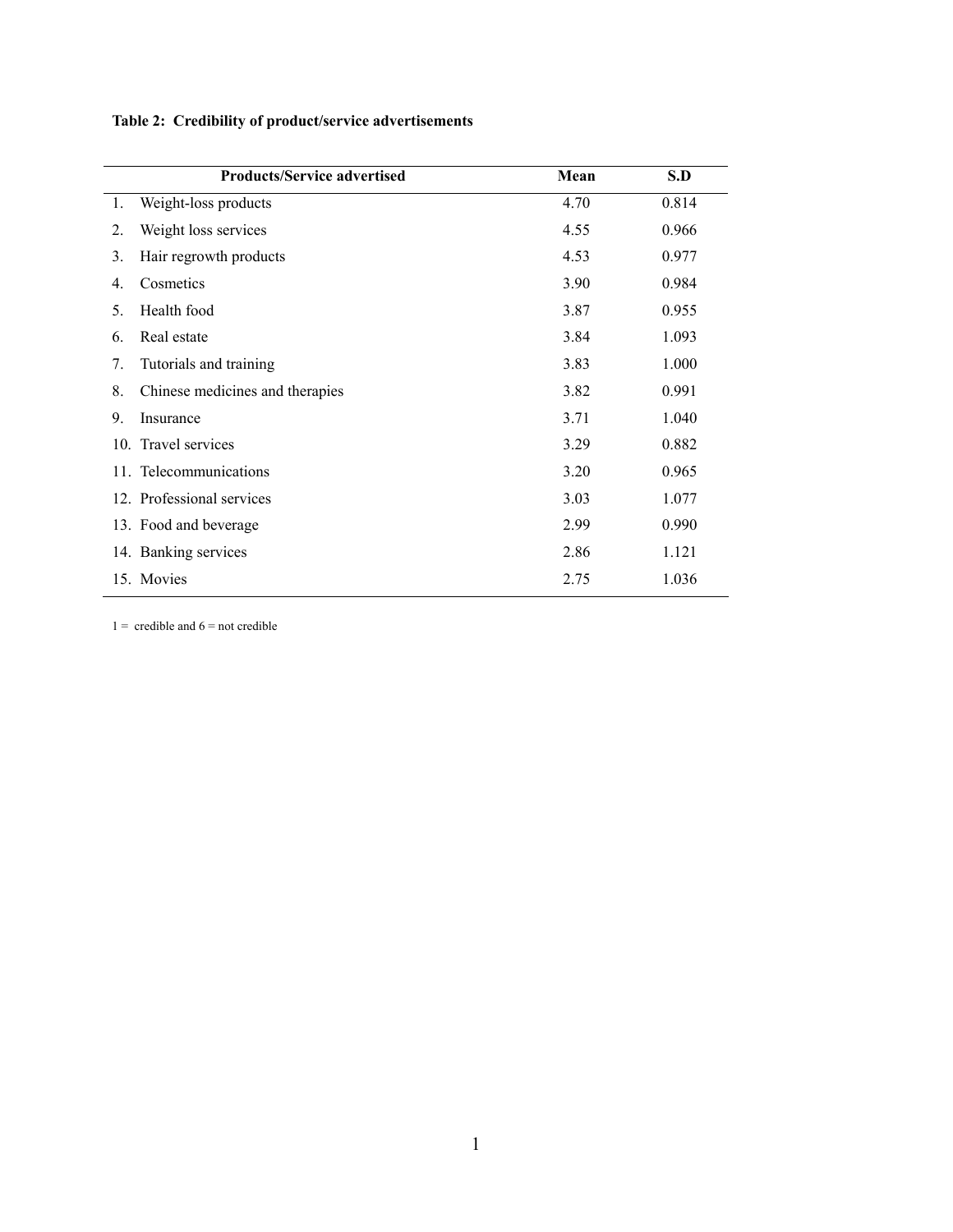|                                |       | 2                 | 3       | $\overline{4}$ | 5                         | 6       | $\overline{7}$ | 8        | 9        | 10      | 11       | 12       | 13       | 14      | 15       |
|--------------------------------|-------|-------------------|---------|----------------|---------------------------|---------|----------------|----------|----------|---------|----------|----------|----------|---------|----------|
| 1.Real estate                  | $---$ | $-0.71*$          | 0.15    | $-0.30$        | $-0.60$                   | 0.10    | $0.55*$        | $-0.87*$ | $-0.70*$ | 1.08*   | $0.81*$  | $0.64*$  | 0.13     | $0.98*$ | $0.85*$  |
| 2. Weight loss services        |       | $\qquad \qquad -$ | $0.73*$ | $0.68*$        | $0.65*$                   | $0.72*$ | $1.26*$        | $-0.16*$ | 0.01     | 1.80*   | $1.52*$  | $1.35*$  | $0.84*$  | 1.69*   | $1.56*$  |
| 3. Chinese medicines/therapies |       |                   | ---     | $-0.05$        | $-0.08$                   | $-0.01$ | $0.53*$        | $-0.88*$ | $-0.71*$ | $1.07*$ | $0.80*$  | $0.63*$  | 0.11     | $0.96*$ | $0.84*$  |
| 4. Health food                 |       |                   |         | $---$          | $-0.03$                   | 0.04    | $0.58*$        | $-0.84*$ | $-0.67*$ | $1.12*$ | $0.84*$  | $0.67*$  | $0.16*$  | $1.01*$ | $0.88*$  |
| 5.Cosmetics                    |       |                   |         |                | $\qquad \qquad -\qquad -$ | 0.07    | $0.61 -$       | $-0.81*$ | $-0.64*$ | $1.15*$ | $0.87*$  | $0.70*$  | $0.19*$  | $1.04*$ | $0.91*$  |
| 6. Tutorials and training      |       |                   |         |                |                           | $---$   | $0.54*$        | $-0.88*$ | $-0.71*$ | 1.08*   | $0.80*$  | $0.63*$  | 0.12     | $0.97*$ | $0.84*$  |
| 7. Travel services             |       |                   |         |                |                           |         | $---$          | $-1.42*$ | $-1.25*$ | $0.54*$ | $0.26*$  | 0.09     | $-0.42*$ | $0.43*$ | $0.30*$  |
| 8. Weight loss products        |       |                   |         |                |                           |         |                | $---$    | $0.17*$  | $1.95*$ | $1.68*$  | $1.51*$  | $0.99*$  | 1.84*   | $1.72*$  |
| 9. Hair regrowth products      |       |                   |         |                |                           |         |                |          | $---$    | 1.78*   | $1.51*$  | $1.34*$  | $0.82*$  | $1.67*$ | $1.55*$  |
| 10. Movies                     |       |                   |         |                |                           |         |                |          |          | ---     | $-0.27*$ | $-0.44*$ | $-0.96*$ | $-0.11$ | $-0.23*$ |
| 11. Professional services      |       |                   |         |                |                           |         |                |          |          |         | $---$    | $-0.17*$ | $-0.69*$ | $0.17*$ | 0.04     |
| 12. Telecommunications         |       |                   |         |                |                           |         |                |          |          |         |          | ---      | $-0.52*$ | $0.34*$ | $0.21*$  |
| 13. Insurance                  |       |                   |         |                |                           |         |                |          |          |         |          |          | ---      | $0.85*$ | $0.73*$  |
| 14. Banking                    |       |                   |         |                |                           |         |                |          |          |         |          |          |          | $---$   | $-0.13$  |
| 15. Food and beverage          |       |                   |         |                |                           |         |                |          |          |         |          |          |          |         | $---$    |

**Table 3: Mean pairwise differences in the credibility of ads for 15 types of products/services** 

 $*$  Significant at the  $p < 0.05$  level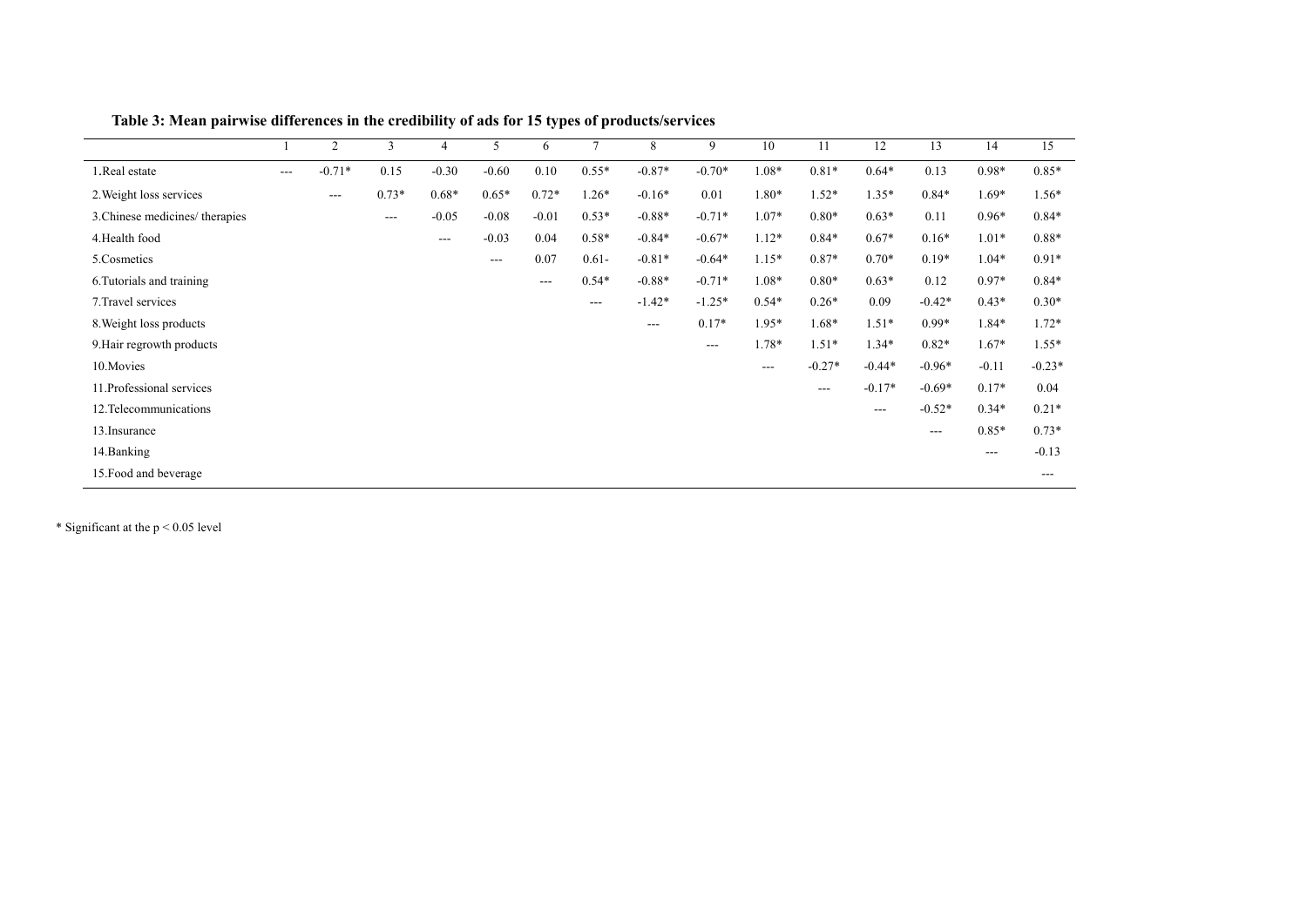# **Table 4: Medium credibility**

| Media                  | Mean | S.D   |
|------------------------|------|-------|
| Direct mail            | 4.51 | 0.876 |
| Internet               | 4.35 | 0.823 |
| Women's magazines      | 3.97 | 0.703 |
| Men's magazines        | 3.86 | 0.638 |
| General magazines      | 3.78 | 0.680 |
| Posters and billboards | 3.56 | 0.633 |
| Newspapers             | 3.43 | 0.732 |
| Cable television       | 3.40 | 0.778 |
| Broadcast television   | 3.14 | 0.848 |
| Radio                  | 3.01 | 0.827 |
|                        |      |       |

 $1 =$  credible and  $6 =$  not credible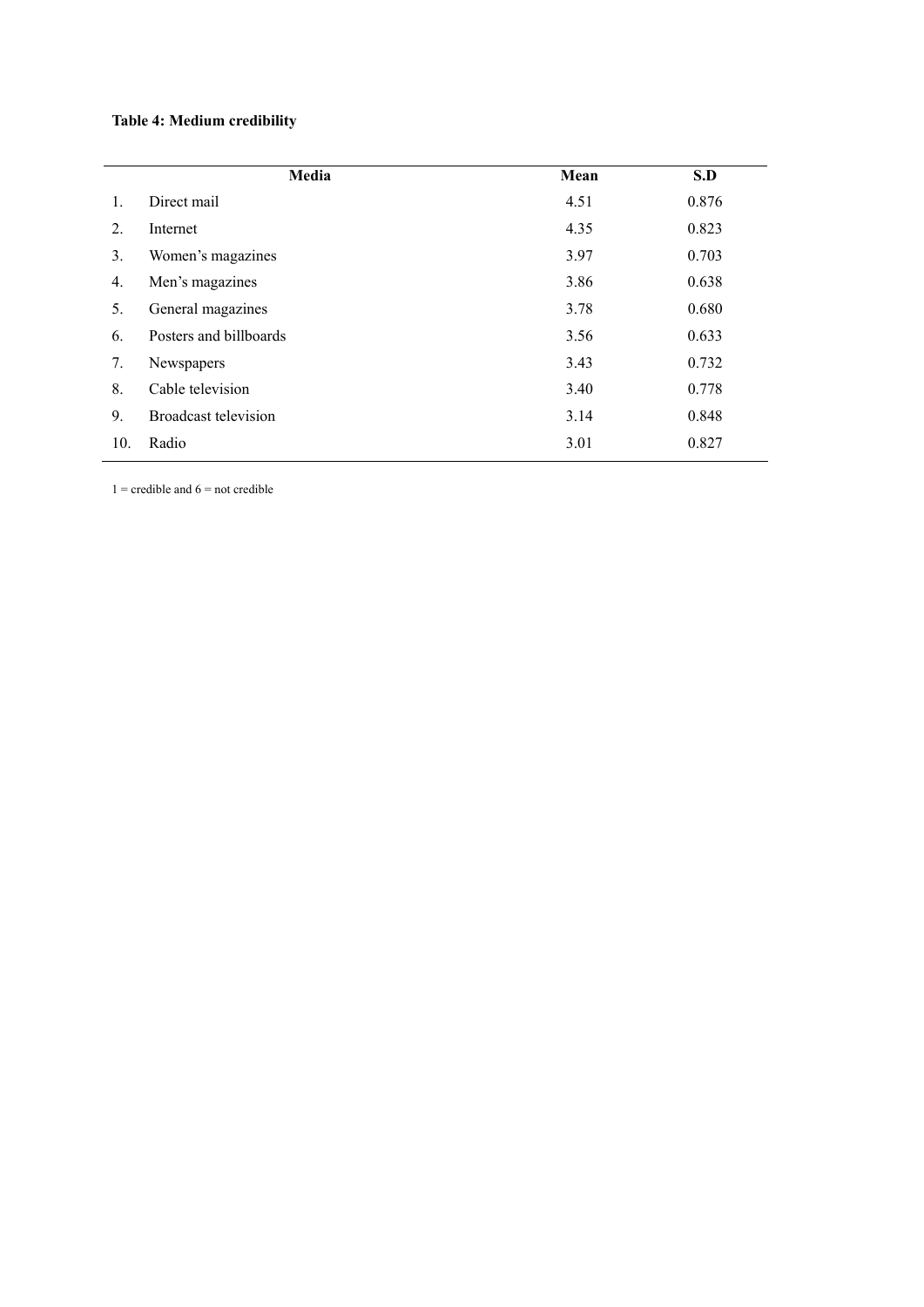|                           |       | 2        | 3         | 4        | 5         | 6         | 7         | 8          | 9                 | 10        |
|---------------------------|-------|----------|-----------|----------|-----------|-----------|-----------|------------|-------------------|-----------|
| 1. Internet               | $---$ | $0.948*$ | $0.792*$  | $0.918*$ | $0.565*$  | $0.382*$  | $0.488*$  | $-0.0163*$ | $1.34*$           | 1.205*    |
| 2. Cable TV               |       | $---$    | $-0.157*$ | $-0.030$ | $-0.383*$ | $-0.567*$ | $-0.460*$ | $-1.112*$  | $0.392*$          | $0.257*$  |
| 3. Posters and billboards |       |          | $---$     | $0.127*$ | $-0.227*$ | $-0.410*$ | $-0.303*$ | $-0.955*$  | $0.548*$          | $0.413*$  |
| 4. Newspapers             |       |          |           | $---$    | $-0.353*$ | $-0.537*$ | $-0.430*$ | $-1.082*$  | $0.422*$          | $0.287*$  |
| 5. General magazines      |       |          |           |          | $---$     | $-0.183*$ | $-0.077$  | $-0.728*$  | $0.775*$          | $0.640*$  |
| 6. Womens' magazines      |       |          |           |          |           | $---$     | $0.107*$  | $-0.545*$  | 0.958*            | $0.823*$  |
| 7. Mens' magazines        |       |          |           |          |           |           | $---$     | $-0.652*$  | $0.852*$          | $0.717*$  |
| 8.Direct mail             |       |          |           |          |           |           |           | ---        | 1.503*            | 1.368*    |
| 9.Radio                   |       |          |           |          |           |           |           |            | $\qquad \qquad -$ | $-0.135*$ |
| 10. Broadcast TV          |       |          |           |          |           |           |           |            |                   | $---$     |

**Table 5: Mean pairwise differences between the credibility scores of different media** 

\* Significant at the p < .05 level